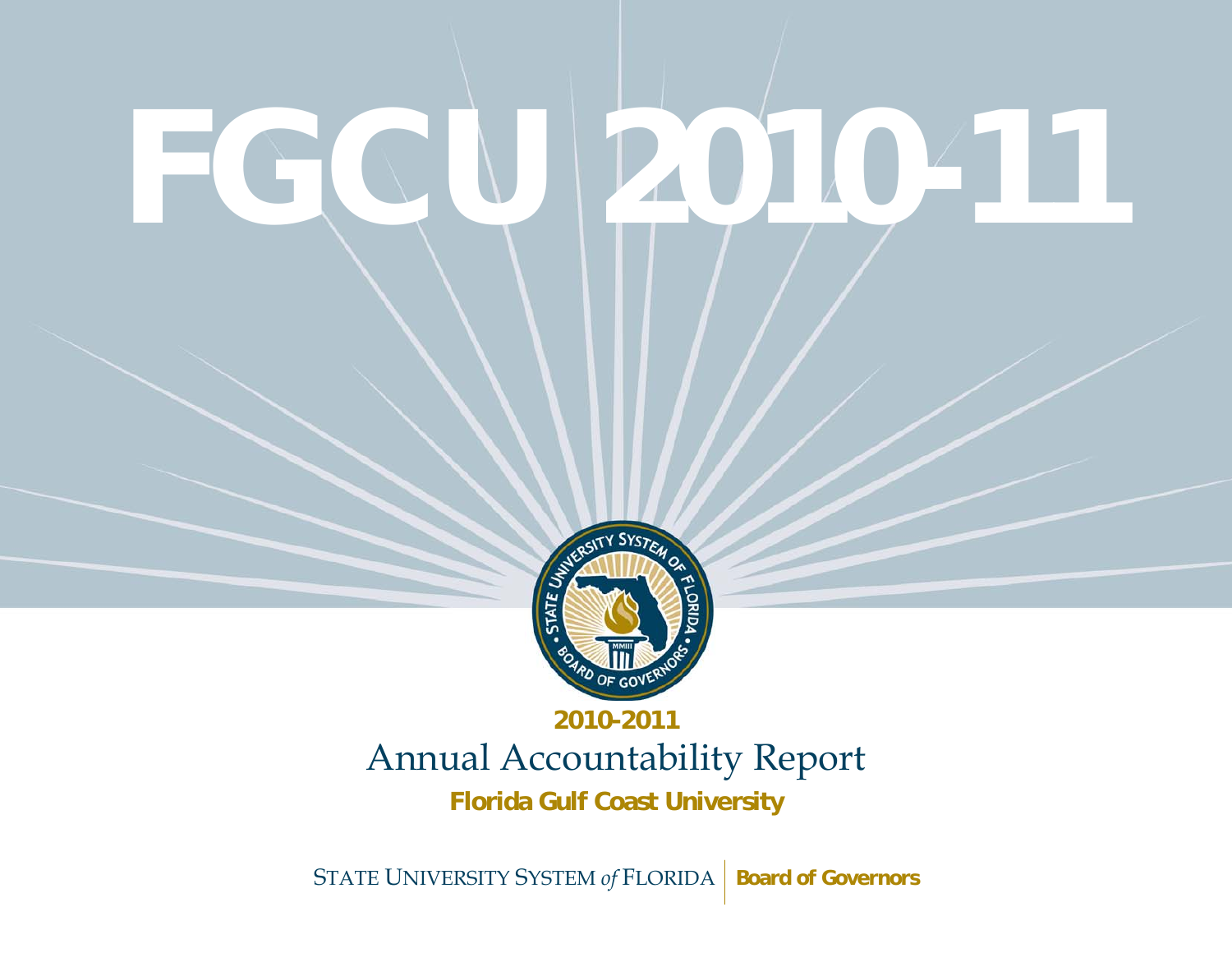**Data definitions are provided in the Appendices.** 

**Note concerning data accuracy: The Office of the Board of Governors believes that the accuracy of the data it collects and reports is paramount to ensuring accountability in the State University System. Thus, the Board Office allows university resubmissions of some data to correct errors when they are discovered. This policy can lead to changes in historical data.**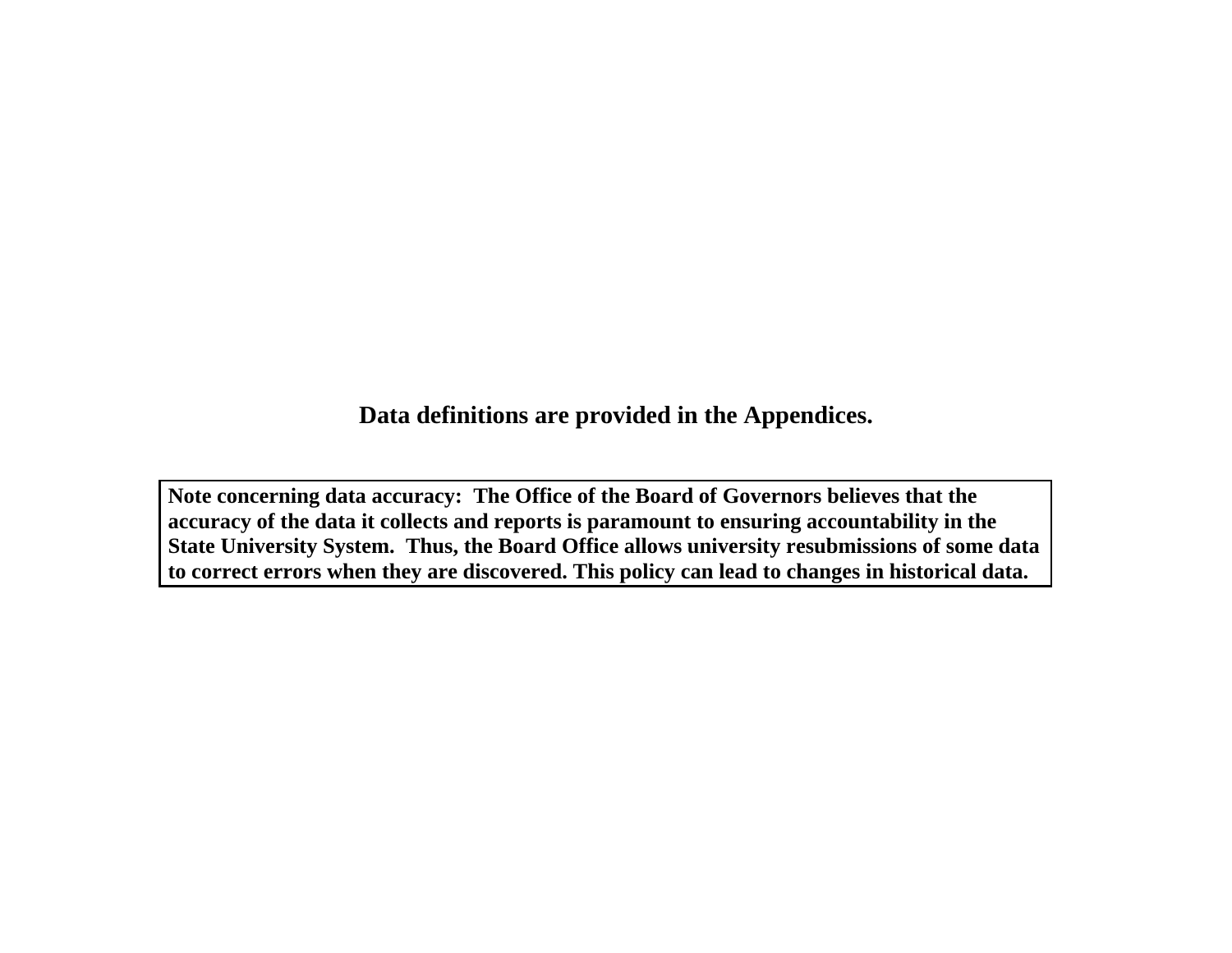# **TABLE OF CONTENTS**

#### **Section 1 – Financial Resources**

*[Not every university will have HSC & IFAS tables.]* 

- **TABLE 1A.** University Education and General Revenues
	- **1B.** University Education and General Expenditures
	- **1C.** State Funding per Full-Time Equivalent (FTE) Student
	- **1D.** University Other Budget Entities
	- **1E.** University Total Revenues and Expenditures
	- **1F.** Voluntary Support of Higher Education
	- **1G.** University Federal Stimulus Dollars (ARRA)
	- **1H.** HSC Education and General Revenues
	- **1I.** HSC Education and General Expenditures
	- **1J.** HSC Faculty Practice Plans
	- **1K.** IFAS Education and General Revenues
	- **1L.** IFAS Education and General Expenditures

#### **Section 2 – Personnel**

**TABLE 2A.** Personnel Headcount

#### **Section 3 – Enrollment**

**TABLE 3A.** University Full-Time Enrollment (FTE) **3B.** Enrollment by Location

#### **Section 4 – Undergraduate Education**

- **TABLE 4A.** Baccalaureate Degree Program Changes in AY 2009-2010
	- **4B.** First-Year Persistence Rates
	- **4C.** Federal Definition Undergraduate Progression and Graduation Rates for Full-Time, First-Time-in-College (FTIC) Students

#### **Section 4 – Undergraduate Education (continued)**

- **TABLE 4D.** SUS Definition Undergraduate Progression and Graduation Rates for Full- & Part-Time, First-Time-in-College (FTIC) Students
	- **4E.** SUS Definition Undergraduate Progression and Graduation Rates for AA Transfer Students
	- **4F.** SUS Definition Undergraduate Progression and Graduation Rates for Other Transfer Students
	- **4G.** Baccalaureate Degrees Awarded
	- **4H.** Baccalaureate Degrees Awarded in Areas of Strategic Emphasis
	- **4I.** Baccalaureate Degrees Awarded to Underrepresented Groups
	- **4J.** Baccalaureate Completion Without Excess Credit Hours
	- **4K.** Undergraduate Course Offerings
	- **4L.** Faculty Teaching Undergraduates
	- **4M.** Undergraduate Instructional Faculty Compensation
	- **4N.** Student/Faculty Ratio
	- **4O.** Professional Licensure Exams Undergraduate Programs
	- **4P.** Tuition Differential Fee

#### **Section 5 – Graduate Education**

- **TABLE 5A.** Graduate Degree Program Changes in AY 2009-2010
	- **5B.** Graduate Degrees Awarded
	- **5C.** Graduate Degrees Awarded in Areas of Strategic Emphasis
	- **5D.** Professional Licensure Exams Graduate Programs

#### **Section 6 – Research and Economic Development**

- **TABLE 6A.** Research and Development
	- **6B.** Centers of Excellence
	- **6C.** State University Research Commercialization Assistance Grants
	- **6D.** 21st Century World Class Scholars Program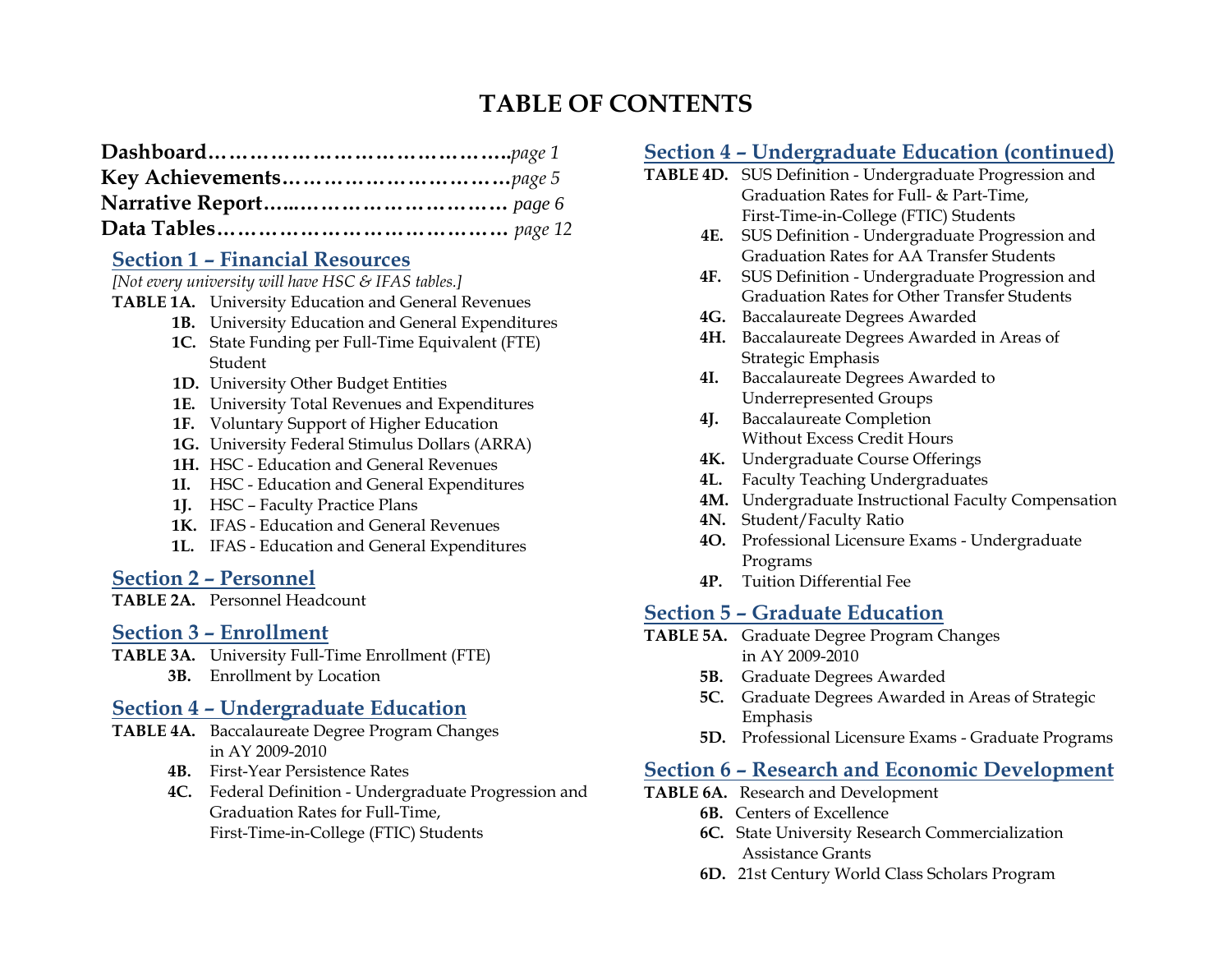| <b>Florida Gulf Coast University 2011 Dashboard</b> |                           |               |                                           |       |                                                      |                            |                                                                |                        |                                |
|-----------------------------------------------------|---------------------------|---------------|-------------------------------------------|-------|------------------------------------------------------|----------------------------|----------------------------------------------------------------|------------------------|--------------------------------|
|                                                     | <b>Sites and Campuses</b> |               |                                           |       |                                                      | Main Campus                |                                                                |                        |                                |
| <b>Enrollments</b>                                  | Headcount                 | $\frac{0}{0}$ | Degree Programs Offered (As of Spr. 2011) |       |                                                      |                            | <b>Carnegie Classification</b>                                 |                        |                                |
| <b>TOTAL</b><br>(Fall 2010)                         | 12,038                    | 100%          | <b>TOTAL</b>                              |       | Undergraduate<br>71<br><b>Instructional Program:</b> |                            | Professions plus arts & sciences,<br>some graduate coexistence |                        |                                |
| <b>Black</b>                                        | 656                       | 5%            | <b>Baccalaureate</b>                      |       |                                                      |                            | 47                                                             | Graduate Instructional | Postbaccalaureate professional |
| Hispanic                                            | 1,788                     | 15%           | Master's & Specialist's                   |       | 23                                                   | Program:                   | (education dominant)                                           |                        |                                |
| White                                               | 8,866                     | 74%           | <b>Research Doctorate</b>                 |       | $\theta$                                             | <b>Enrollment Profile:</b> | Very high undergraduate                                        |                        |                                |
| Other                                               | 728                       | 6%            | <b>Professional Doctorate</b>             |       | 1                                                    | Undergraduate Profile:     | Full-time four-year, selective,<br>higher transfer-in          |                        |                                |
| <b>Full-Time</b>                                    | 8,907                     | 74%           | Faculty (Fall 2010)                       | Full- | Part-                                                | Size and Setting:          | Medium four-year, primarily residential                        |                        |                                |
| Part-Time                                           | 3,131                     | 26%           |                                           | Time  | Time                                                 | Basic:                     | Master's Colleges and Universities                             |                        |                                |
| Undergraduate                                       | 10,303                    | 86%           | <b>TOTAL</b>                              | 373   | 216                                                  |                            | (larger programs)                                              |                        |                                |
| Graduate                                            | 1,153                     | 10%           | Tenure/T. Track                           | 12    | $\Omega$                                             | Community                  | Community Engagement:                                          |                        |                                |
| Unclassified                                        | 582                       | $5\%$         | Other Faculty/Instr.                      | 361   | 216                                                  | Engagement:                | Curricular Engagement, Outreach, Partnership                   |                        |                                |

#### **BOARD OF GOVERNORS – STATE UNIVERSITY SYSTEM 2005-2013 STRATEGIC PLAN GOALSGOAL 1: ACCESS TO AND PRODUCTION OF DEGREES**



**\*2012-13 Targets for Degrees Awarded. Note: All targets are based on 2010 University Workplans.** **[2012-13 Targets for Baccalaureates By Group Reported in Volume II - Table 4I.].**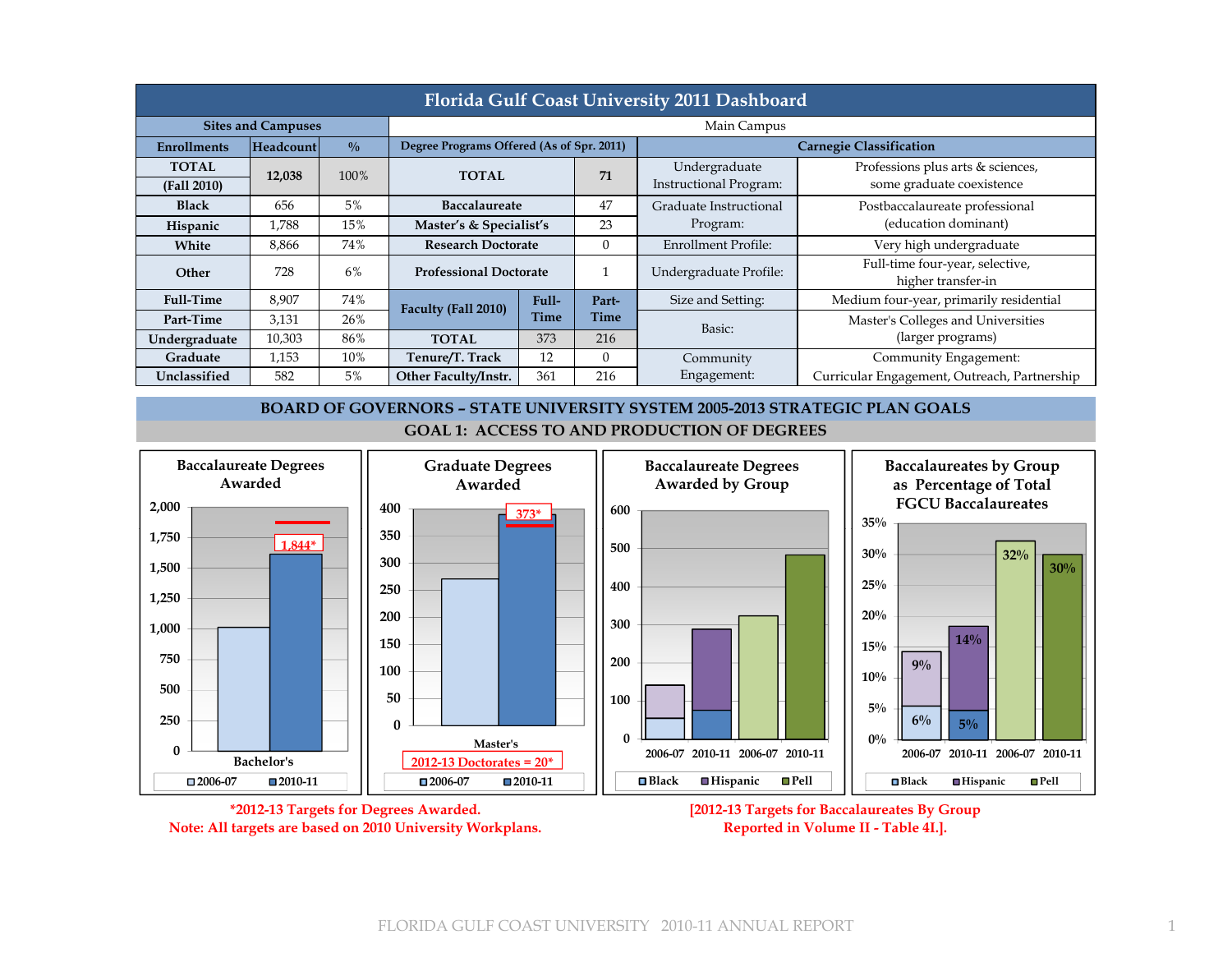

**GOAL 3: BUILDING WORLD-CLASS ACADEMIC PROGRAMS AND RESEARCH CAPACITY**



 **\*2011-12 Targets for Research & Development Expenditures.**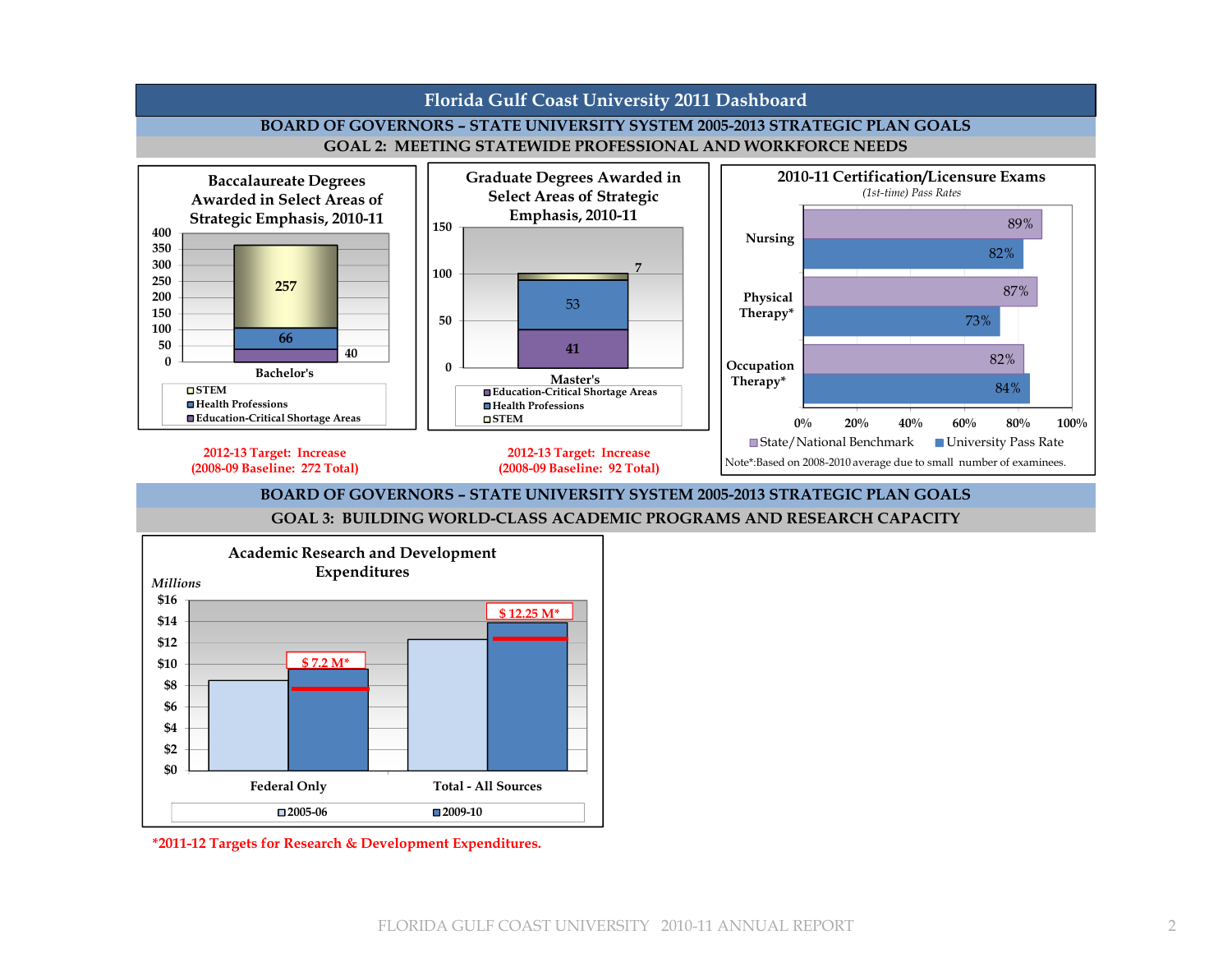## **Florida Gulf Coast University 2010-11 Dashboard BOARD OF GOVERNORS – STATE UNIVERSITY SYSTEM OF FLORIDA – 2005-2013 STRATEGIC PLAN GOAL 4: MEETING COMMUNITY NEEDS AND FULFILLING UNIQUE INSTITUTIONAL RESPONSIBILITIES**

More information is available regarding this Goal in the subsequent narrative section of this report.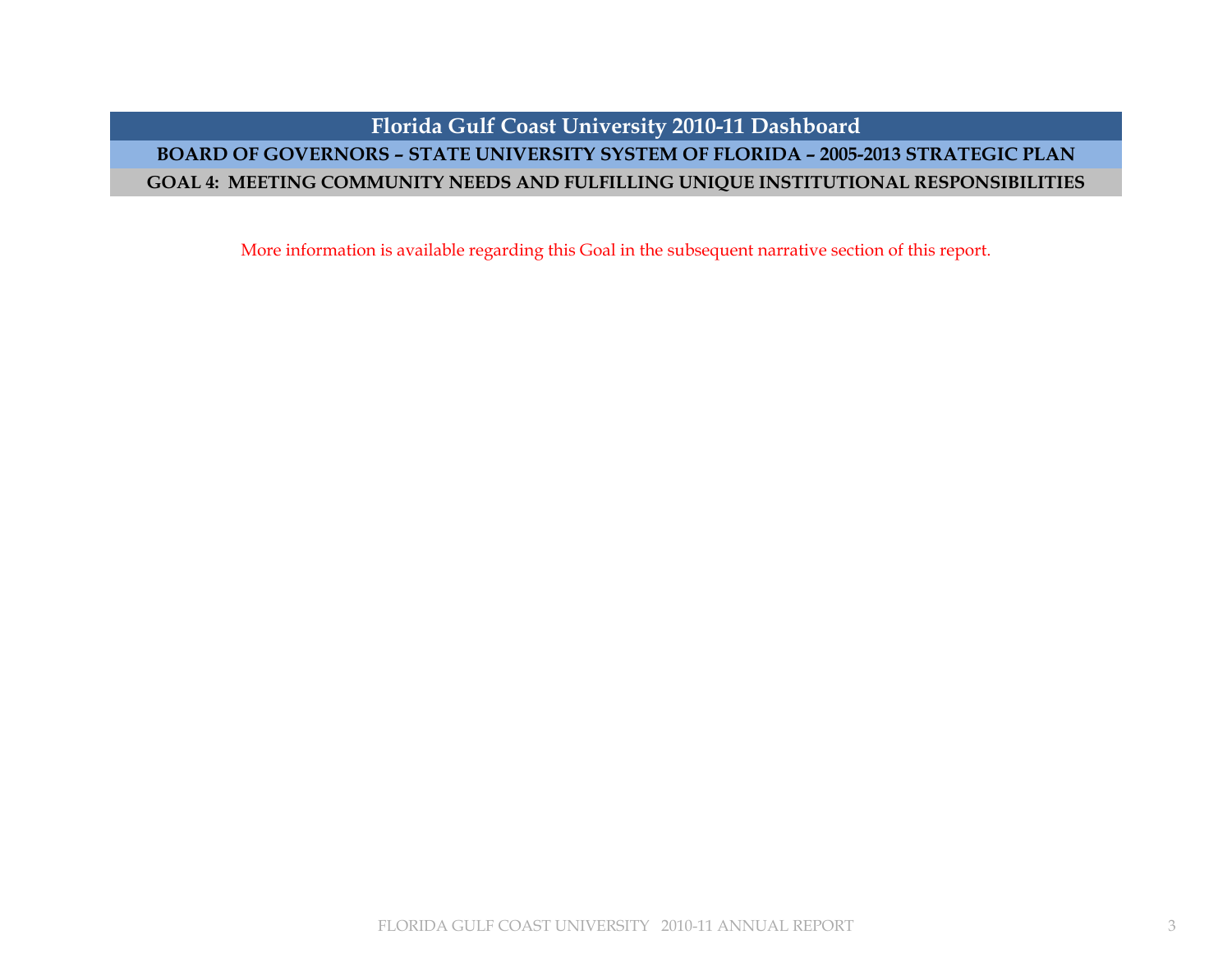

#### **Florida Gulf Coast University 2011 Dashboard RESOURCES, EFFICIENCIES, AND EFFECTIVENESS**

**\* The most recent year of data in this graph provides preliminary graduation rate data that may change with the addition of "late degrees".** 





**TUITION is the appropriated budget authority, not the amount actually collected. Does not include non-instructional local fees. STATE includes General Revenues, Lottery and Other Trust funds (ie. Federal Stimulus for 2009-10 and 2010-11 only). \*\*Targets Based on Graduation Rate from SAME Institution.**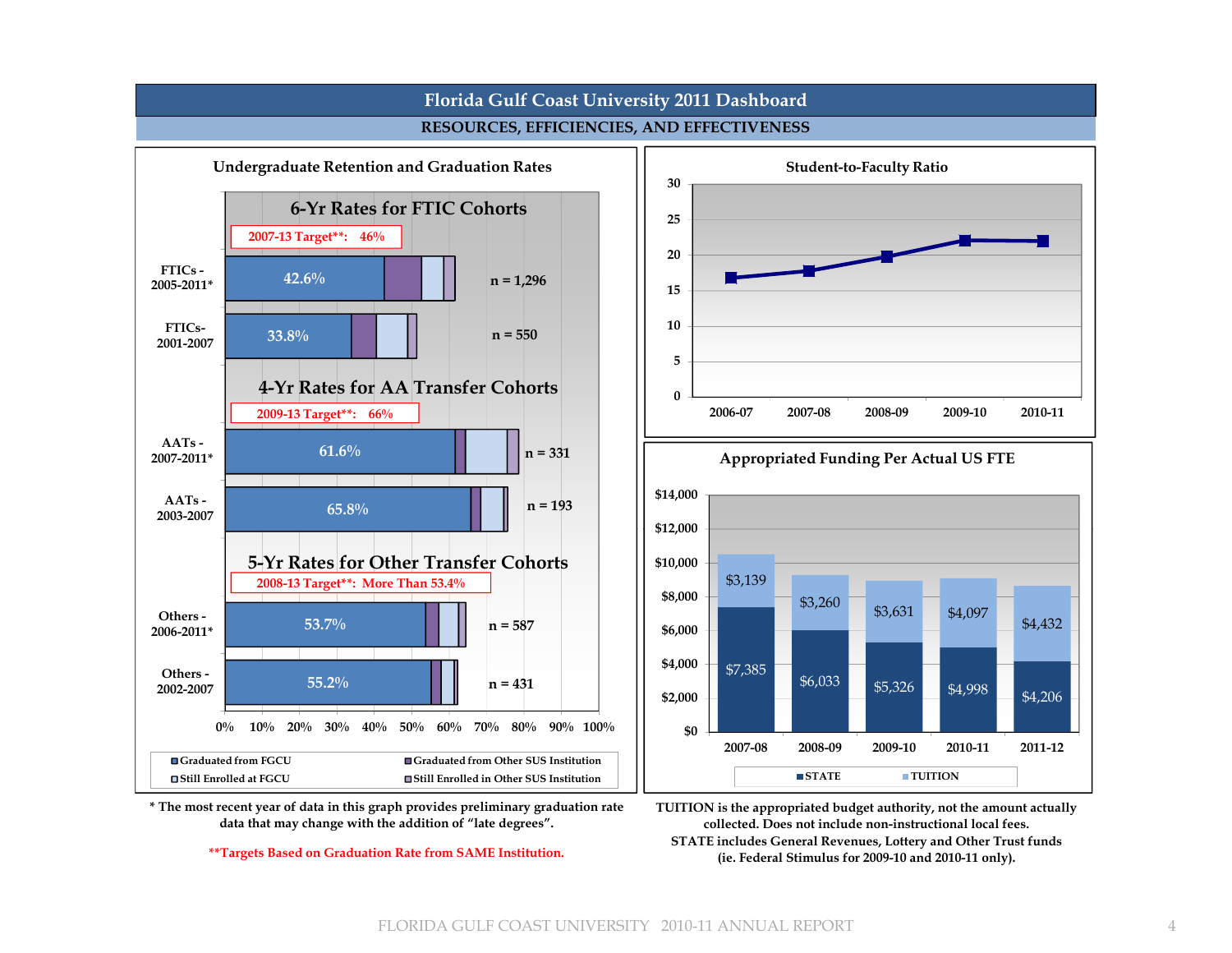#### **Florida Gulf Coast University Key University Achievements in 2010-11**

#### **► Student awards/achievements**

- 1. Priscilla Navarro, "First Prize", International Piano Competition, Lima, Peru July 2011.
- 2. Honors students V. Malhoe and M. Delvina, coauthored with faculty a paper that appeared in Computational Biochemistry and Physiology., Part B 155:309-315, 2010.
- 3. Andres Boral, Won "Top Honors", in the AACE (Association for Advancement of Cost Engineering) International scholarship competition.

#### ► **Faculty awards/achievements**

- 1. Stuart Van Auken, "Lifetime Achievement Award", Marketing Educators' Association.
- 2. Robert O'Neill, "Fellow", American Society of Civil Engineering.
- 3. Irvin Winsboro, "Stetson Kennedy Book Award for 2010-2011", Florida Historical Society.

#### ► **Program awards/achievements**

- 1. The Physical Therapy program awarded FGCU's first 19 doctoral degrees.
- 2. The FGCU's undergraduate engineering program ranked 155th nationally (among similar institutions) by US News just one-year after achieving initial ABET accreditation for its bio-, civil-, and environmentalengineering programs.

3. FGCU enrolled its initial class in its first research doctoral degree (EdD) approved by the Board of Governors last year.

#### **Research awards/achievements**

- 1. \$1.2M, to develop decontamination and detection technologies for biodefense, biomedical, and environmental uses. Office of Naval Research/DoD.
- 2. \$1.1M for teacher recruitment, retention and recognition activities. FLDOE and USDE.
- 3. \$595,650 to study toxicity of Deep Water Horizon oil and dispersants on the physiological and ecological responses of oysters. Stratus Consulting and NOAA.

#### **Institutional awards/achievements**

- 1. FGCU was listed as the 2010 Safest Campus in Florida by stateuniversity.com.
- 2. FGCU was named to the 2010 President's Higher Education Community Service Honor Roll with Distinction. Nationally, only 114 institutions were so honored and FGCU was the only university in Florida to be so recognized.
- 3. FGCU moved into US News' top 40 (36th) among public regional universities in the South after only 14 years of operation.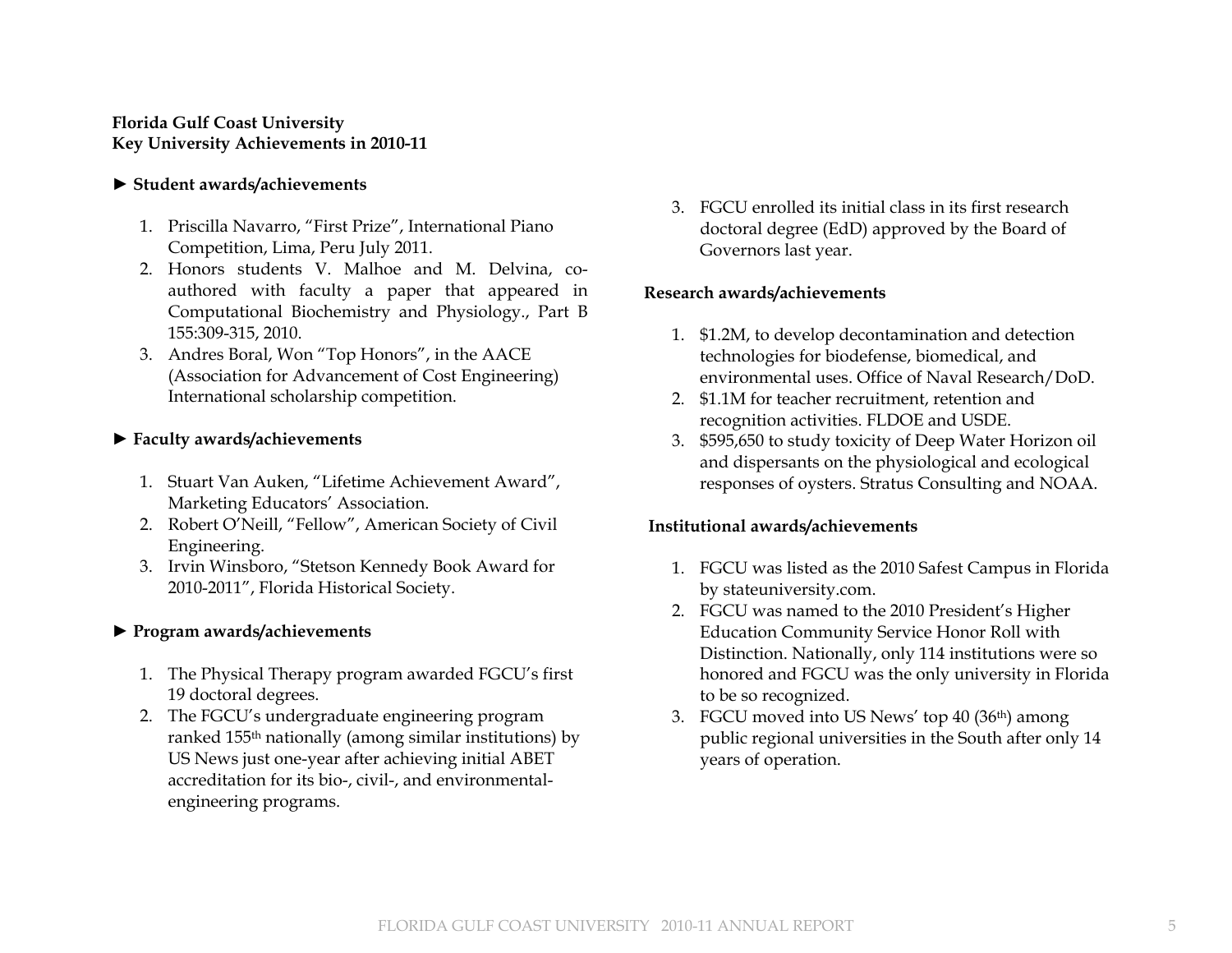### **Florida Gulf Coast University 2010-11 Narrative Report**

#### **INTRODUCTION**

#### **Mission**

Established on the verge of the 21st century, Florida Gulf Coast University infuses the strengths of the traditional public university with innovation and learning-centered spirit, its chief aim being to fulfill the academic, cultural, social, and career expectations of its constituents.

Outstanding faculty uphold challenging academic standards and balance research, scholarly activities, and service expectations with their central responsibilities of teaching and mentoring. Working together, faculty and staff of the University transform students' lives and the Southwest Florida region.

Florida Gulf Coast University continuously pursues academic excellence, practices and promotes environmental sustainability, embraces diversity, nurtures community partnerships, values public service, encourages civic responsibility, cultivates habits of lifelong learning, and keeps the advancement of knowledge and pursuit of truth as noble ideals at the heart of the university's purpose.

#### **Vision**

Florida Gulf Coast University will achieve national prominence in undergraduate education with expanding recognition for graduate programs.

#### **Other Contextual Introductory Comments**

As the only public comprehensive university serving over one million people in the Southwest Florida region, Florida Gulf Coast University (FGCU) has a special obligation to meet the needs of

the region's citizens. To do this, FGCU has focused on two objectives in its brief 15-year history: growth and meeting the career aspirations of its students. Since its opening in fall 1997, enrollment has nearly quintupled and the number of degrees awarded annually now exceeds 2000 from just 49 in its first year. Simply stated, FGCU continues to exhibit the fastest growth rate in the State University System (SUS) and is only about half-way through its projected growth curve. Recognizing its special obligation to Southwest Florida, the university has implemented during the past decade more than 80 undergraduate and graduate degree programs in fields essential to the region's economy, including: health professions, business, education, resort and hospitality management, the sciences, the arts, and engineering. The university's progress cannot be easily marked by traditional measures alone, but rather in the way it transforms the lives of its students and the region. Annual employment data compiled by the Florida Education and Training Placement Information Program (FETPIP) consistently place FGCU graduates among the SUS leaders in terms of Florida employment of its graduates. Through FGCU's unique student service requirements, students annually contribute well over 130,000 service-learning hours to non-profit regional organizations providing critically needed support.

#### **BOARD OF GOVERNORS – STATE UNIVERSITY SYSTEM GOAL 1: ACCESS TO AND PRODUCTION OF DEGREES**

As the best means to ensure access and increase degree production, FGCU continues to respond to this goal by exhibiting the highest rate of enrollment growth among the 11 institutions of the State University System. Student enrollment this fall is 5% greater than it was in fall 2010. This fall, FGCU increased its First-Time-In-College (FTIC) population by 16% above the fall 2010 level. Total minority enrollment has also grown at the fastest rate within the system during the last decade. Minority enrollment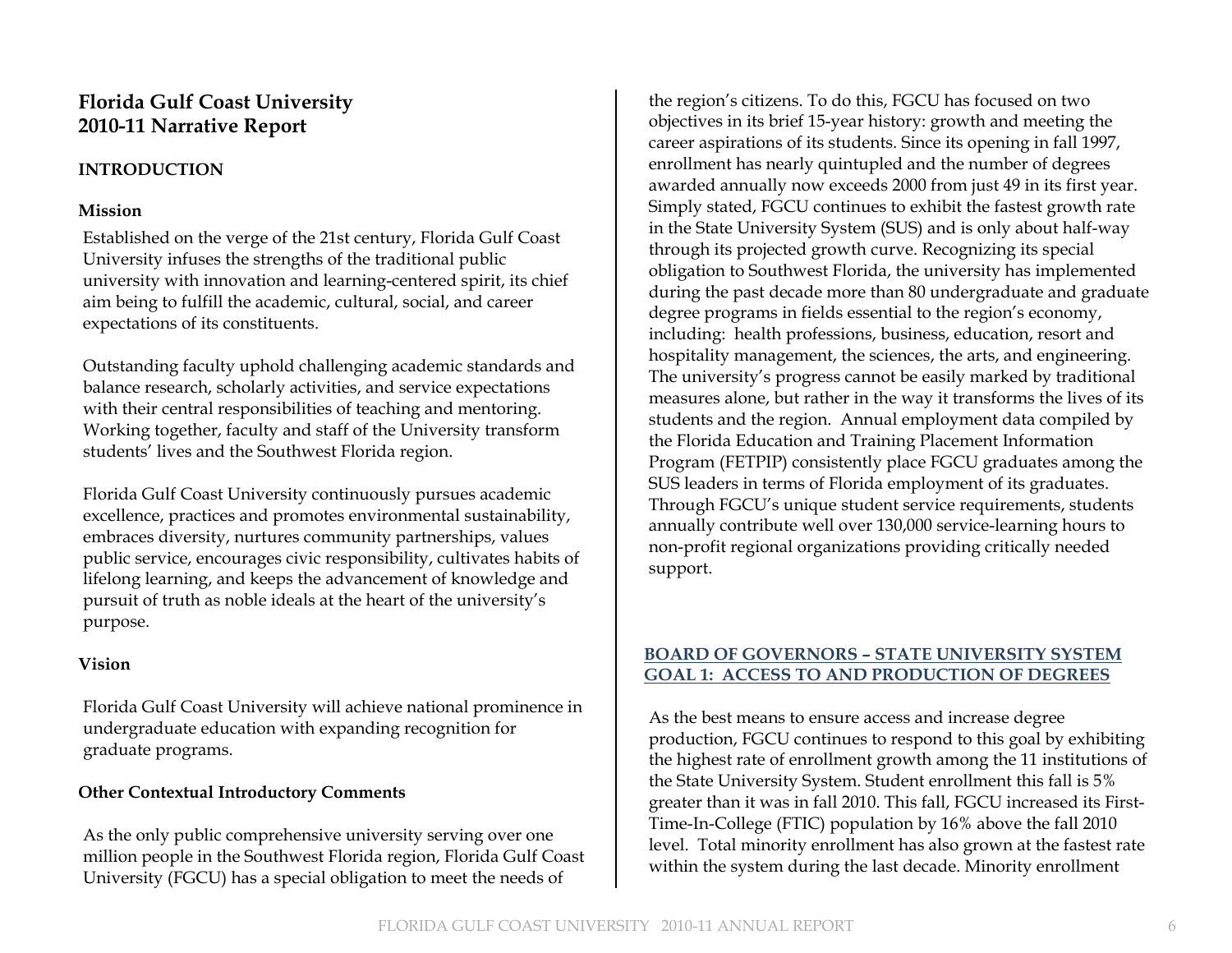now amounts to 26% of the total student population up from 18% of FGCU's total enrollment in 2007 representing a 44% increase in the last 5 years.

Just in the last five years alone the number of bachelor's degrees awarded annually to minority students has doubled and the number awarded annually to Pell grant recipients has increased by roughly 50% [See Table 4I]. Bachelor's degrees awarded to minority students as a percentage of total bachelor's degrees awarded has grown in the last five years by 29% (from 14.3% in AY2006-2007 to 18.4% in AY 2010-2011).

Second, FGCU has steadily added to its degree program inventory to provide more choice to FGCU students. From its inception when it offered 12 undergraduate degree programs and 12 graduate degree programs, the number of undergraduate programs has quadrupled to over 50 programs currently and the number of graduate degree programs has roughly tripled to wellover 30 programs. The list of programs includes the Doctor of Physical Therapy (DPT) and the Educational Specialist (EdS) degrees, which graduated their first classes in spring 2011, and, most recently, the Doctor of Education (EdD) which enrolled its first cohort in fall 2011.

Third, the percentage of full-time and part-time students persisting and earning bachelor's degrees within six years of matriculation has grown by 26% in the last five years (34% -2007 vs 43%-2011, See Table 4D). Indeed, FGCU exhibits the highest rate of degree production growth within the SUS, rising in the last five years alone by 59% at the baccalaureate level and 51% at the graduate level.

The level of degree production within areas of strategic emphasis, as determined by the Board Of Governors (BOG), has also increased significantly during the last four years rising 52% at the baccalaureate level [See Table 4H) and 100% at the graduate level (See Table 5C].

#### **BOARD OF GOVERNORS – STATE UNIVERSITY SYSTEM GOAL 2: MEETING STATEWIDE PROFESSIONAL AND WORKFORCE NEEDS**

FGCU has focused on addressing statewide professional and workforce needs primarily through its emphasis on professional programs. Roughly 70% of declared student majors (both undergraduate and graduate) are among the university's five professional colleges: Health Professions, Business, Education, Engineering, and Professional Studies.

In its efforts to meet regional needs, FGCU offers a very successful resort and hospitality management program, an AACSB International-accredited college of business, ABET-accredited engineering programs, and accredited programs in nursing, clinical laboratory science, occupational therapy, physical therapy, athletic training, professional golf management, counseling, social work, and public administration.

Given the relative youth of the institution, the success of the university cannot be simply gauged in terms of absolute numbers of degrees conferred or in graduation rates. Rather it is best revealed by the success of our graduates. In the health professions, recent cumulative licensing exam pass rates in fields like nursing, nurse anesthesia, nurse practitioner, acute care nurse practitioner, occupational therapy, physical therapy, and clinical laboratory science range from 90 to 100%. FGCU graduates also are very likely to be employed within Florida's workforce following graduation. In this regard, Florida Education and Training Placement Information Program data clearly show FGCU graduates employed after graduation among the highest rates within the SUS and earning competitive wages, this despite the devastating impact of the recession upon the Southwest Florida region.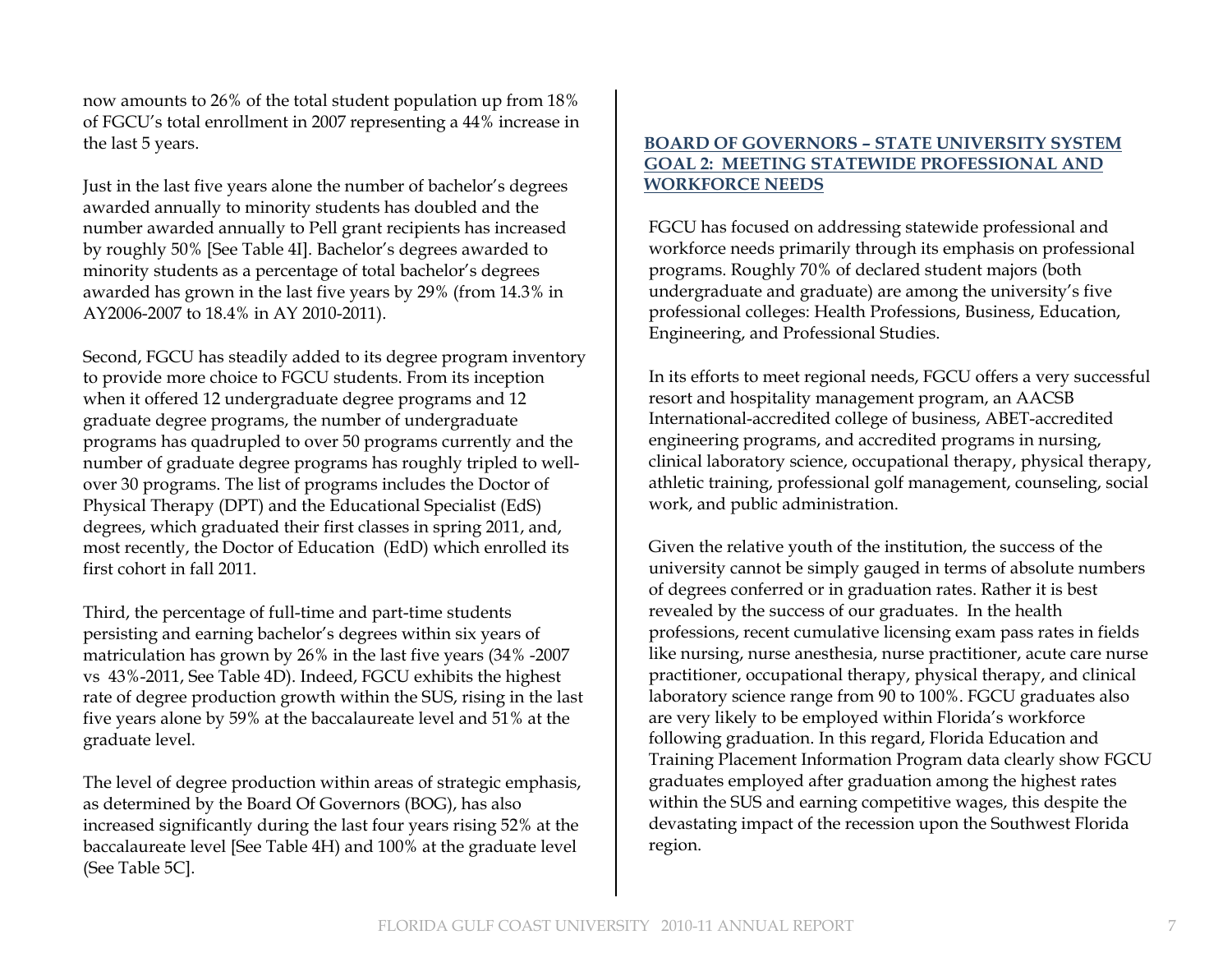#### **BOARD OF GOVERNORS – STATE UNIVERSITY SYSTEM GOAL 3: BUILDING WORLD-CLASS ACADEMIC PROGRAMS AND RESEARCH CAPACITY**

In addition to its existing list of specialized program accreditations, FGCU is pursuing in the current academic year specialized accreditation for its College of Education and its Bower School of Music.

Most recently, a number of undergraduate academic programs were ranked in US News Best College 2012 edition. These included at the undergraduate level The Whitaker College of Engineering which received initial ABET accreditation in 2010, and the Lutgert College of Business. At the graduate level, FGCU's Nurse Anesthesia program was ranked among the top 100 and the FGCU Occupational Therapy was ranked at 102. The graduate nursing program was also ranked. While the actual rankings are modest, they attest to the remarkable quality of the university during a decade of phenomenal growth.

In another positive assessment, the National Council on Teacher Quality rated FGCU's student teaching program for elementary teacher candidates as a "model design," the only Florida institution among the 134 nationally to be so designated and only one in ten nationally to be so recognized by the study's authors.

As a comprehensive regional institution, FGCU does not attempt to match the research infrastructure that characterizes most of the SUS research-intensive institutions. Consequently, the success enjoyed by FGCU in just over fourteen years is noteworthy. FGCU's annual R&D expenditures (FY2010) amounted to roughly \$37,000 per full-time faculty member a 10% increase over the prior fiscal year [See Table 6A] while this same full-time faculty provides instruction for about 80% [See Table 4L] of all course sections offered. FGCU's sponsored research and grants are especially strong in the College of Education and the College of Arts and Sciences. Research strengths have emerged in the life

sciences, particularly biotechnology and environmental and marine sciences.

In addition to ensuring quality through accreditation, FGCU has taken care to ensure that growth of enrollment does not affect student experience. Despite its growth, FGCU has consistently kept its focus on student learning, keeping the percentage of total undergraduate student credit hours taught by full-time instructional faculty close to 80% [See Table 4L].

#### **BOARD OF GOVERNORS – STATE UNIVERSITY SYSTEM GOAL 4: MEETING COMMUNITY NEEDS AND FULFILLING UNIQUE INSTITUTIONAL RESPONSIBILITIES**

During the deep and prolonged recession affecting Southwest Florida, Florida Gulf Coast University has provided a lifeline to the region. In FY 2010 alone, FGCU's overall expenditures accounted for \$345 million, 3,119 jobs, and \$144 million in labor income. The continuing growth of the student body, faculty and staff, at a time of incremental growth of the population at large, only underscores the importance of the University to the local economy, as all these groups contribute not only to the economy but to the social fabric of the community as well.

Of course one of the most critical aspects of FGCU is the advanced education it provides to regional residents enabling them to access professional careers vital to Southwest Florida's further development and economic diversification. Degree production has soared in the last decade at the fastest rate among the eleven SUS institutions. Post-graduation employment data supplied by the Florida Education and Training Placement and Information Program show that FGCU graduates are in demand and their degrees valued. More importantly, they stay in Florida following graduation and contribute in many ways to the state's prosperity. FGCU's plans for further program expansion continue to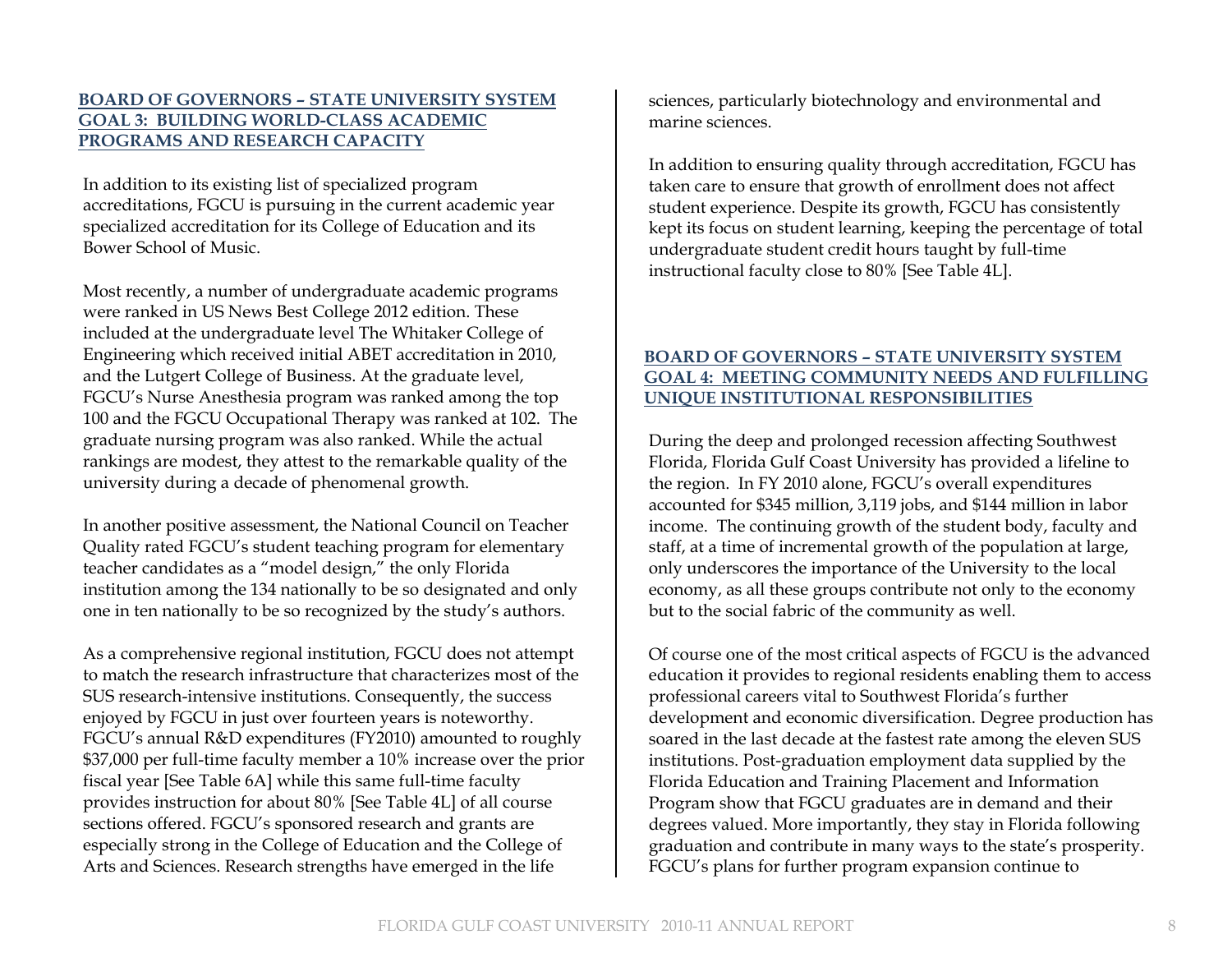emphasize science, technology, engineering, and health with no fewer than 60% of the new programs planned for the next two years falling into these categories.

FGCU's Small Business Development Center (SBDC) also makes a major annual contribution to the region's economic vitality. In 2010, SBDC activity resulted in the creation or retention of over 1,400 jobs, \$1.1 million in sales growth, \$3.6 million in capital acquired, nearly \$84 million in contract awards, and the establishment of 53 new businesses. The SBDC recently received a Champion Award from the Southwest Florida Workforce Development Board in recognition of its efforts.

To better inform business leaders in the area, FGCU's Regional Economic Research Institute (RERI) in partnership with the Lee County Economic Development Office and the Horizon Council are planning to launch a quarterly business climate survey that will focus on the current economic environment and future business expectations.

#### **Community Engagement**

As part of its ethos, FGCU strives for extensive engagement with its community largely accomplished through service on the part of its students, faculty, and staff. Consequently, FGCU's presence touches the lives of thousands of area residents annually. The range of engagement includes the environment, health, legal services, victim advocacy, finance and accounting, technology, social services, adult care, the arts, and education. FGCU's programs have been lauded many times and in the last few years alone include recognition by the Carnegie Foundation, Florida Campus Compact, and this past year by the Governor's Commission on Volunteerism and Community Service and the Washington Center for Internships and Academic Seminars. Recently, FGCU received a \$3 million gift from Janet G. Cohen to promote civic engagement and expand its student leadership development programs.

#### **PROGRESS ON PRIMARY INSTITUTIONAL GOALS AND METRICS AS OUTLINED IN THE UNIVERSITY WORK PLAN**

FGCU has included four major goals (reflected in its current strategic plan: 2010-2015) within its BOG Work Plan:

- 1) Improve baccalaureate retention and graduation rates through hiring additional faculty and staff to keep pace with enrollment growth; add depth and breadth to existing degree and academic support programs; expand student program options; enhance at-risk student early warning system; acquire and implement new degree advising system; and significantly increase student scholarship support.
- Strategic Growth defined by increased access through enrollment growth, increased degree production generally and within BOG-targeted areas; increased tuition and fees to ensure adequacy of resources to sustain projected growth; and add space and infrastructure to support growth.
- 3) Academic Excellence expand depth and breadth of academic programs to meet state and regional needs; demonstrate and improve academic quality through assessment, institutional accreditation, and accreditation of academic programs; enhanced diversity through internationalization; effective academic support services; and expansion of opportunities for FGCU students to pursue studies, research and scholarship.
- 4) Environmental Sustainability and Innovation as demonstrated through construction of green buildings; actions to reduce energy costs; student engagement geared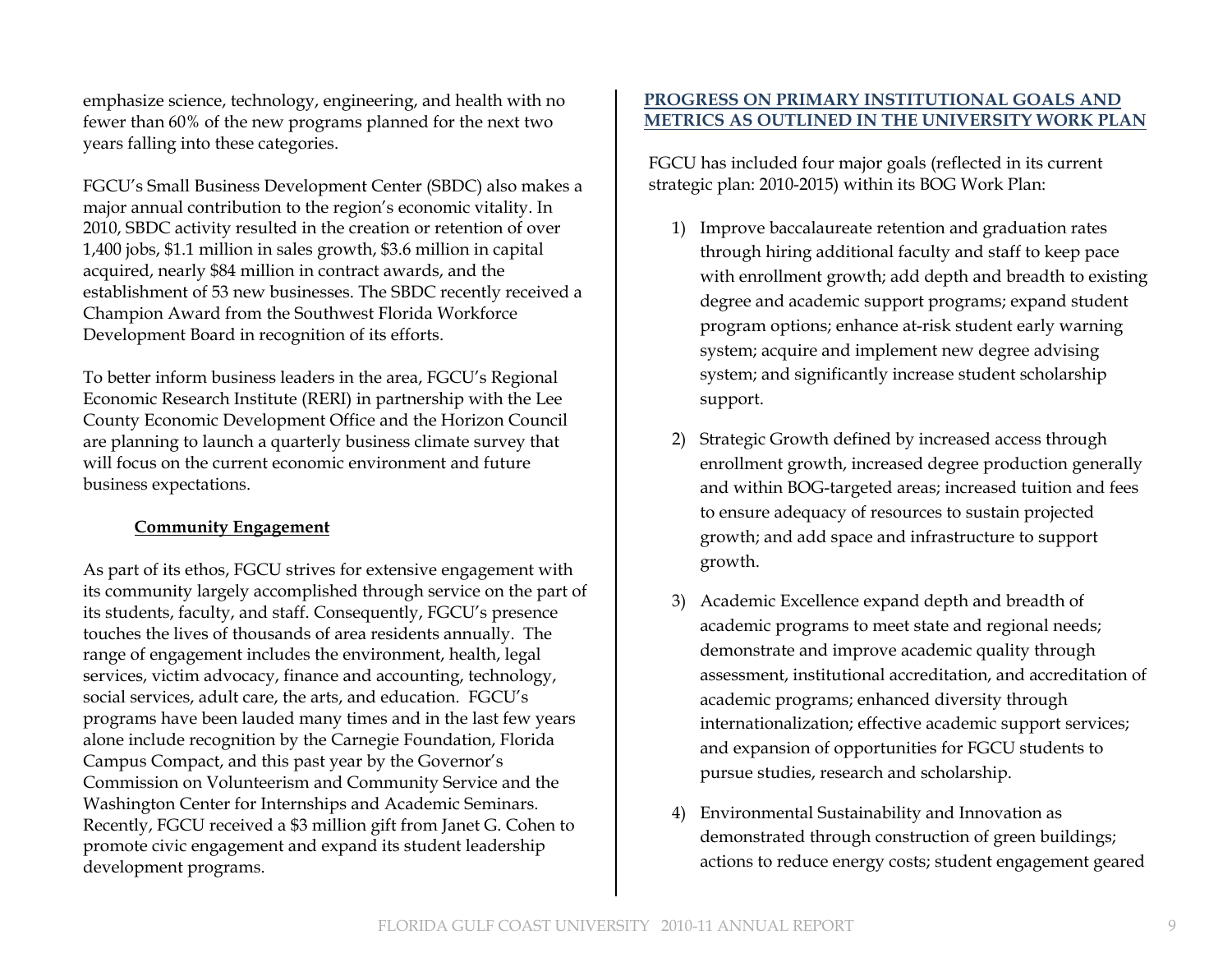to environmental awareness; research into green technology; and public/private partnerships to advance environmental sustainability and innovation.

FGCU is making significant progress toward the achievement of these goals. Fall overall enrollment this year grew by roughly 5% with undergraduate enrollment increasing by 8%; over 20 new faculty were hired for this fall and recruitment has begun for an equal number of new faculty positions for next fall. Consequently, the student faculty ratio is holding relatively constant at 22 to 1 over the last few years. Approximately 40 new staff positions were added as well to support long-term growth.

Two new academic programs were implemented in fall 2011. Degree Works software has been acquired to improve student advising; and a major initiative to increase student scholarship funds has been launched. Degree production continues to rise, both overall and among BOG-targeted areas in line with goals. Tuition and fees were raised to the permitted maximum commensurate with quality and institutional growth. Despite the loss of valuable PECO dollars, through reallocation of resources and the postponement of other construction projects, the university will successfully complete the Health Sciences Building (AB8) in time for the spring 2012 semester. A new parking garage has been added and a further phase of student housing is under construction. Five new academic programs are in development this year, three of which are in BOG-targeted areas. With regard to quality assurance, FGCU anticipates successful completion of its Fifth Year Interim Report and a positive action by the Southern Association of Colleges and Schools Commission on Colleges (SACSCOC). Both the Bower School of Music and the College of Education will have initial specialized accreditation reviews on campus in spring 2012. With regard to environmental sustainability and innovation FGCU's latest academic building has been constructed to LEED standards and FGCU continues to pursue aggressively energy savings. While PECO funding for the FGCU's IHUB partnership was vetoed last year, the

private/public partnership continues and FGCU was successful in hiring a distinguished scholar to fill its Backe Chair in renewable energy.

#### **ADDITIONAL INFORMATION ON QUALITY, RESOURCES, EFFICIENCIES, AND EFFECTIVENESS**

In order for FGCU to sustain its quality in the face of rapid growth, it has learned to make efficient and effective use of its resources. Indeed, FGCU has the lowest actual state appropriation per FTE student in the SUS. One way FGCU has maintained quality with fewer resources is through achieving economies of scale. For example, economies of scale have been achieved by increasing class sizes, limiting growth of the number of course sections offered, and making fuller use of our facilities. The success of our efforts can be seen from several statistics. Average undergraduate class size increased from 24 to 34 students from 2004-2010, keeping FGCU close to, but slightly below, the average of 35 for the SUS as a whole.

While undergraduate enrollment grew by 48% from fall 2006 to fall 2010, the number of total course sections has grown only 25%.

While cost per student credit hour (sch) has increased by 2% for the system as a whole during the FY2004- FY2010 period, FGCU's cost per credit hour has decreased by 20% and was 14% less than the SUS average of \$336/SCH. All these statistics point to enhanced efficiency. FGCU is also working to keep energy costs in check. It utilizes multiple chillers, has increased the ambient temperature in its buildings, and has implemented the largest solar field on a university campus in the Southeast to enhance the conservation and wise use of energy.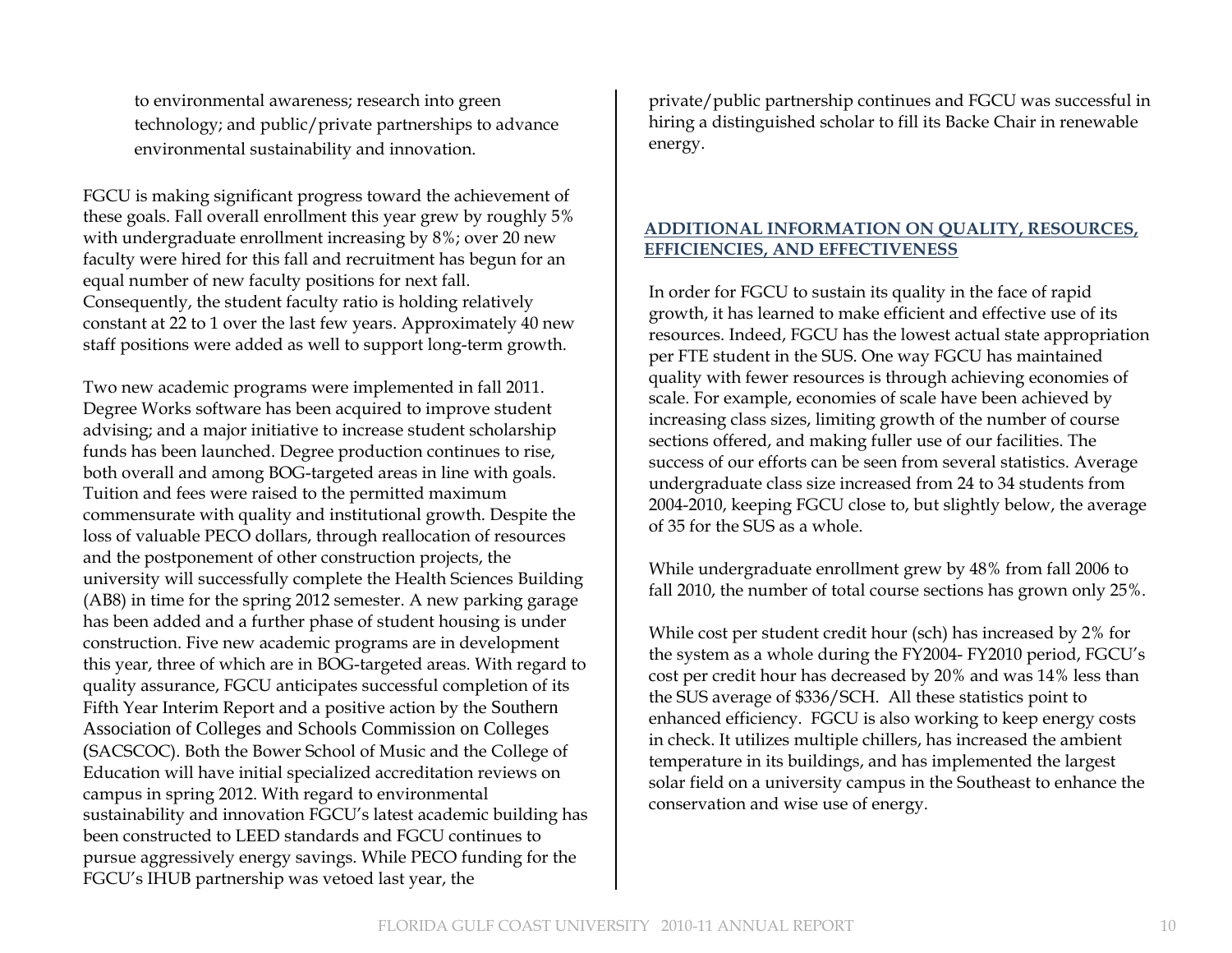#### **ADDITIONAL RESOURCES**

- **Strategic Plan**
- $\bullet$ **Carnegie Classification**
- **Voluntary System of Accountability College Portrait of Undergraduate Education**
- $\bullet$ **Common Data Set**
- $\bullet$ **College Navigator**
- $\bullet$ **University Institutional Research Unit**
- $\bullet$ Aspirational Peer List
- $\bullet$ Institutional Peer List
- $\bullet$ University Work Plan Update 2011
- $\bullet$ University Work Plan 2010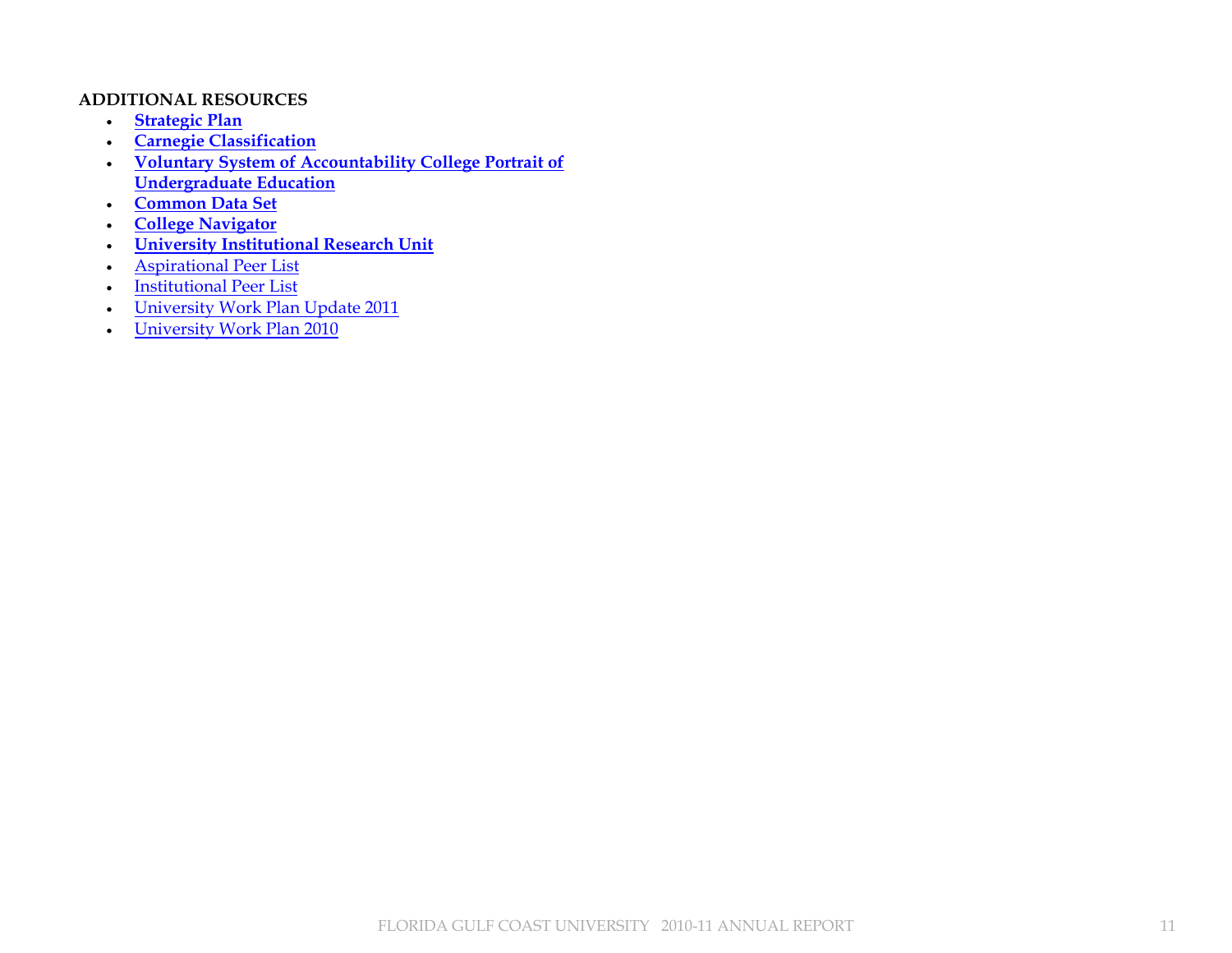#### **Section 1 – Financial Resources**

| <b>TABLE 1A. University Education and General Revenues</b> |              |              |              |              |                  |  |  |  |
|------------------------------------------------------------|--------------|--------------|--------------|--------------|------------------|--|--|--|
|                                                            | 2007-08      | 2008-09      | 2009-10      | 2010-11      | 2011-12          |  |  |  |
|                                                            | Actual       | Actual       | Actual       | Actual       | <b>Estimates</b> |  |  |  |
| Recurring                                                  |              |              |              |              |                  |  |  |  |
| State Funds                                                | \$53,196,356 | \$51,317,807 | \$45,960,550 | \$46,430,170 | \$45,153,589     |  |  |  |
| $(GR \& Lottery)$                                          |              |              |              |              |                  |  |  |  |
| Non-Recurring                                              |              |              |              |              |                  |  |  |  |
| State Funds                                                | \$3,232,269  | \$483,230    | \$302,332    | \$783,896    | \$591,145        |  |  |  |
| $(GR \& Lottery)$                                          |              |              |              |              |                  |  |  |  |
| Tuition                                                    | \$23,545,136 | \$27,496,602 | \$32,528,647 | \$36,650,020 | \$42,489,431     |  |  |  |
| (Resident & Non-Resident)                                  |              |              |              |              |                  |  |  |  |
| <b>Tuition Differential Fee</b>                            | \$0          | \$0          | \$938,067    | \$4,271,670  | \$5,132,607      |  |  |  |
| <b>Other Revenues</b>                                      | \$436,914    | \$492,827    | \$509,569    | \$584,740    | \$573,449        |  |  |  |
| (Includes Misc. Fees & Fines)                              |              |              |              |              |                  |  |  |  |
| Federal Stimulus Funds                                     | \$0          | \$0          | \$3,583,134  | \$3,428,533  | \$0              |  |  |  |
| <b>TOTAL</b>                                               | \$83.563.940 | \$79.790.466 | \$83,822,299 | \$92.149.029 | \$93,940,221     |  |  |  |

| <b>TABLE 1B. University Education and General Expenditures</b> |              |              |              |              |                  |  |  |  |
|----------------------------------------------------------------|--------------|--------------|--------------|--------------|------------------|--|--|--|
|                                                                | 2007-08      | 2008-09      | 2009-10      | 2010-11      | 2011-12          |  |  |  |
|                                                                | Actual       | Actual       | Actual       | Actual       | <b>Estimates</b> |  |  |  |
| Instruction/Research                                           | \$43,452,523 | \$46,645,814 | \$46,733,908 | \$48,883,873 | \$56,020,831     |  |  |  |
| Institutes and Research                                        | \$8,806      | \$0          | \$0          | \$0          | \$0              |  |  |  |
| Centers                                                        |              |              |              |              |                  |  |  |  |
| PO&M                                                           | \$7,127,218  | \$7,914,517  | \$7,922,599  | \$8,315,649  | \$9,064,048      |  |  |  |
| Administration and                                             | \$16,241,374 |              | \$15,034,610 | \$14,866,336 | \$16,410,423     |  |  |  |
| <b>Support Services</b>                                        |              | \$15,391,824 |              |              |                  |  |  |  |
| Radio/TV                                                       | \$246,310    | \$282.768    | \$280.078    | \$526,867    | \$473.753        |  |  |  |
| Library/Audio Visual                                           | \$3,319,572  | \$3,421,033  | \$3,341,458  | \$3,793,275  | \$3,548,512      |  |  |  |
| <b>Museums and Galleries</b>                                   | \$0          | \$0          | \$0          | \$0          | \$0              |  |  |  |
| <b>Agricultural Extension</b>                                  | \$0          | \$0          | \$0          | \$0          | \$0              |  |  |  |
| <b>Student Services</b>                                        | \$6,082,004  | \$6,336,970  | \$6,667,248  | \$7,810,334  | \$8,422,655      |  |  |  |
| Intercollegiate Athletics                                      | \$0          | \$0          | \$0          | \$0          | \$0              |  |  |  |
| <b>TOTAL</b>                                                   | \$76,477,807 | \$79.992.926 | \$79,979,901 | \$84,196,334 | \$93,940,222     |  |  |  |

The table reports the actual and estimated amount of expenditures from revenues appropriated by the Legislature for each fiscal year. The expenditures are classified by Program Component (i.e., Instruction/Research, PO&M, Administration, etc.) for activities directly related to instruction, research and public service. The table does not include expenditures classified as non-operating expenditures (i.e., to service asset-related debts), and therefore excludes a small portion of the amount appropriated each year by the Legislature. Also, the table does not include expenditures from funds carried forward from previous years.

#### **Section 1 – Financial Resources (continued)**

| TABLE 1C. State Funding per Full-Time Equivalent (FTE) Student                                          |          |         |         |         |                  |  |  |
|---------------------------------------------------------------------------------------------------------|----------|---------|---------|---------|------------------|--|--|
|                                                                                                         | 2007-08  | 2008-09 | 2009-10 | 2010-11 | 2011-12          |  |  |
|                                                                                                         | Actual   | Actual  | Actual  | Actual  | <b>Estimates</b> |  |  |
| <b>Appropriated Funding per FTE</b>                                                                     |          |         |         |         |                  |  |  |
| General Revenue per FTE                                                                                 | \$6,803  | \$5,388 | \$4,415 | \$4,102 | \$3,619          |  |  |
| Lottery Funds per FTE                                                                                   | \$582    | \$645   | \$528   | \$558   | \$587            |  |  |
| Tuition & Fees per FTE                                                                                  | \$3,578  | \$3,419 | \$3,624 | \$3,603 | \$4,669          |  |  |
| Other Trust Funds per FTE                                                                               | \$0      | \$0     | \$383   | \$338   | \$0              |  |  |
| Total per FTE                                                                                           | \$10,963 | \$9,453 | \$8,951 | \$8,602 | \$8,876          |  |  |
| <b>Actual Funding per FTE</b>                                                                           |          |         |         |         |                  |  |  |
| Tuition & Fees per FTE                                                                                  | \$3,139  | \$3,260 | \$3,631 | \$4,097 | \$4,432          |  |  |
| Total per FTE                                                                                           | \$10,523 | \$9.294 | \$8,957 | \$9,096 | \$8,638          |  |  |
| Notes: (1) FTE is based on actual FTE, not funded FTE; (2) does not include Health-Science Center funds |          |         |         |         |                  |  |  |

Notes: (1) FTE is based on actual FTE, not funded FTE; (2) does not include Health-Science Center funds or FTE; (3) FTE for these metrics uses the standard IPEDS definition of FTE, equal to 30 credit hours for undergraduates and 24 for graduates; and (4) actual funding per student is based on actual tuition and E&G fees (does not include local fees) collected.

| <b>TABLE 1D. University Other Budget Entities</b> |                              |              |                                                         |              |                  |  |  |  |  |
|---------------------------------------------------|------------------------------|--------------|---------------------------------------------------------|--------------|------------------|--|--|--|--|
|                                                   | 2007-08                      | 2008-09      | 2009-10                                                 | 2010-11      | 2011-12          |  |  |  |  |
|                                                   | Actual                       | Actual       | Actual                                                  | Actual       | <b>Estimates</b> |  |  |  |  |
|                                                   | <b>Auxiliary Enterprises</b> |              |                                                         |              |                  |  |  |  |  |
| Revenues                                          | \$27,482,915                 | \$26,617,384 | \$28,357,208                                            | \$34,935,303 | \$34,372,967     |  |  |  |  |
| Expenditures                                      | \$23,815,011                 | \$26,176,871 | \$22,756,749                                            | \$26,773,354 | \$32,585,634     |  |  |  |  |
| <b>Contracts &amp; Grants</b>                     |                              |              |                                                         |              |                  |  |  |  |  |
| Revenues                                          | \$15,369,471                 | \$16,807,488 | \$15,575,891                                            | \$15,104,870 | \$13,673,582     |  |  |  |  |
| Expenditures                                      | \$15,449,204                 | \$16,850,051 | \$12,084,323                                            | \$15,502,218 | \$13,550,090     |  |  |  |  |
| <b>Local Funds</b>                                |                              |              |                                                         |              |                  |  |  |  |  |
| Revenues                                          | \$17,555,552                 | \$19,307,263 | \$24,418,652                                            | \$30,308,275 | \$32,061,507     |  |  |  |  |
| Expenditures                                      | \$17,222,499                 | \$18,870,565 | \$24,637,176                                            | \$31,136,829 | \$33,660,798     |  |  |  |  |
| Notes: Revenues do not include transfers.         |                              |              | Expenditures do not include non-operating expenditures. |              |                  |  |  |  |  |

| <b>TABLE 1E. University Total Revenues and Expenditures</b> |               |               |               |               |                  |  |  |  |  |
|-------------------------------------------------------------|---------------|---------------|---------------|---------------|------------------|--|--|--|--|
|                                                             | 2007-08       | 2008-09       | 2009-10       | 2010-11       | 2011-12          |  |  |  |  |
|                                                             | Actual        | Actual        | Actual        | Actual        | <b>Estimates</b> |  |  |  |  |
| Total                                                       | \$143,971,878 | \$142,522,601 | \$152,174,050 | \$172,497,477 | \$174,048,277    |  |  |  |  |
| Revenues                                                    |               |               |               |               |                  |  |  |  |  |
| Total                                                       | \$132,964,521 | \$141,890,413 | \$139,458,149 | \$157,608,735 | \$173,736,744    |  |  |  |  |
| Expenditures                                                |               |               |               |               |                  |  |  |  |  |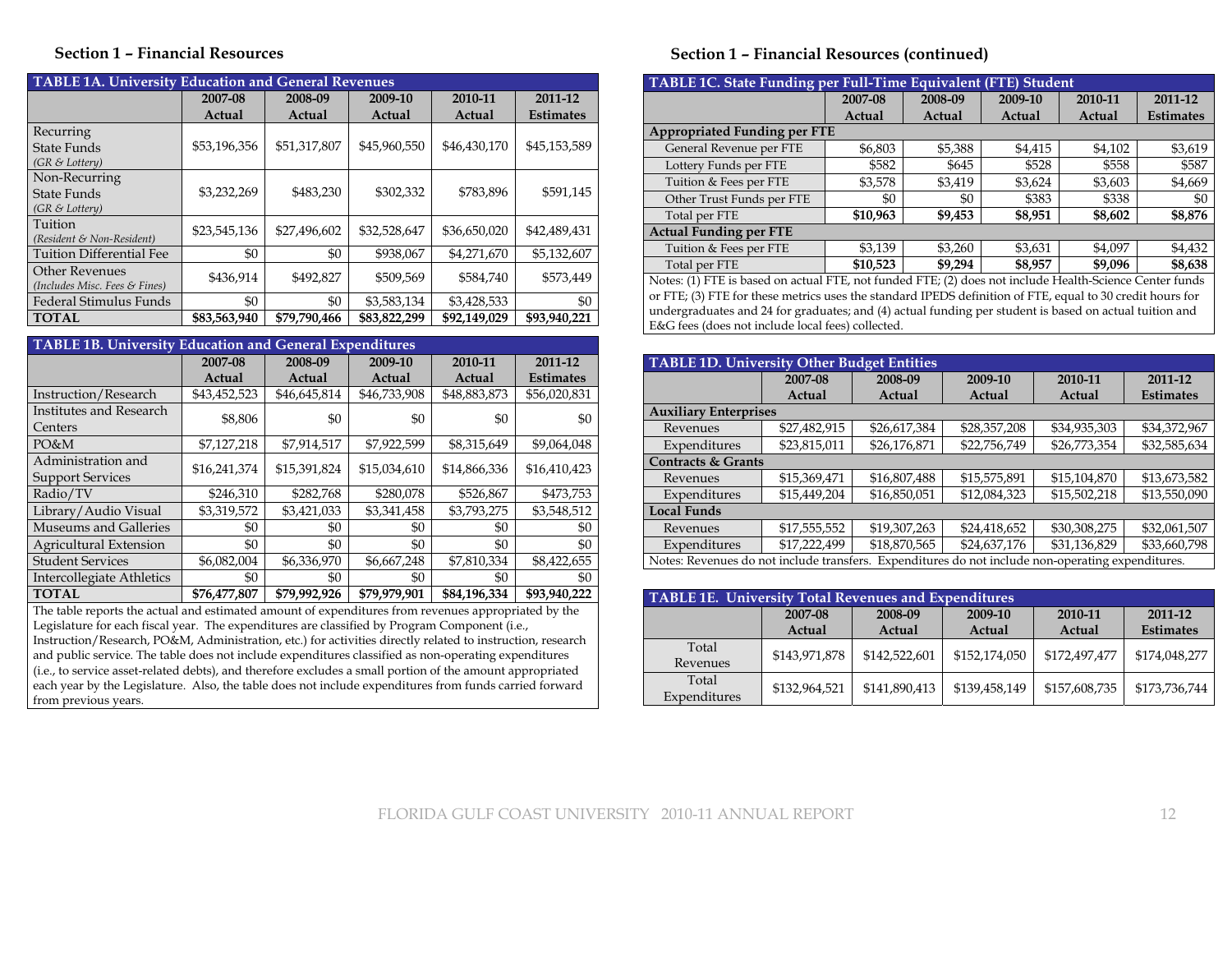#### **Section 1 – Financial Resources (continued)**

| TABLE 1F. Voluntary Support of Higher Education |              |              |              |              |              |  |  |  |  |
|-------------------------------------------------|--------------|--------------|--------------|--------------|--------------|--|--|--|--|
|                                                 | 2005-06      | 2006-07      | 2007-08      | 2008-09      | 2009-10      |  |  |  |  |
| <b>Endowment Market</b>                         | \$29,322     | \$39,300     | \$46,638     | \$39,193     | \$45,904     |  |  |  |  |
| Value (Thousand \$)                             |              |              |              |              |              |  |  |  |  |
| Annual Gifts                                    |              |              |              |              |              |  |  |  |  |
| Received (\$)                                   | \$31,356,659 | \$30,232,551 | \$20,782,365 | \$10,471,688 | \$13,602,538 |  |  |  |  |
| Percentage of                                   |              |              |              |              |              |  |  |  |  |
| Graduates Who are                               | 4%           | 3%           | 3%           | 3%           | 4%           |  |  |  |  |
| Alumni Donors                                   |              |              |              |              |              |  |  |  |  |

| TABLE 1G. University Federal Stimulus Dollars (ARRA) |             |             |  |  |  |  |  |
|------------------------------------------------------|-------------|-------------|--|--|--|--|--|
|                                                      | 2009-10     | 2010-11     |  |  |  |  |  |
|                                                      | Actual      | Actual      |  |  |  |  |  |
| Jobs Saved/Created                                   | \$3,583,134 | \$3,428,533 |  |  |  |  |  |
| Scholarships                                         | \$0         | \$0         |  |  |  |  |  |
| Library Resources                                    | \$0         | \$0         |  |  |  |  |  |
| <b>Building Repairs/Alterations</b>                  | \$0         | \$0         |  |  |  |  |  |
| <b>Motor Vehicles</b>                                | \$0         | \$0         |  |  |  |  |  |
| Printing                                             | \$0         | \$0         |  |  |  |  |  |
| Furniture & Equipment                                | \$0         | \$0         |  |  |  |  |  |
| <b>Information Technology Equipment</b>              | \$0         | \$0         |  |  |  |  |  |
| Financial Aid to Medical Students                    | \$0         | \$0         |  |  |  |  |  |
| Other                                                | \$0         | \$0         |  |  |  |  |  |
| <b>TOTAL</b>                                         | \$3,583,134 | \$3,428,533 |  |  |  |  |  |

#### **Section 2 – Personnel**

| <b>TABLE 2A. Personnel Headcount</b> |          |                  |          |                  |                  |              |          |                  |             |                  |
|--------------------------------------|----------|------------------|----------|------------------|------------------|--------------|----------|------------------|-------------|------------------|
|                                      |          | <b>Fall 2006</b> |          | <b>Fall 2007</b> | <b>Fall 2008</b> |              |          | <b>Fall 2009</b> |             | <b>Fall 2010</b> |
|                                      | Full-    | Part-            | Full-    | Part-            | Full-            | Part-        | Full-    | Part-            | Full-       | Part-            |
|                                      | Time     | Time             | Time     | Time             | Time             | <b>Time</b>  | Time     | Time             | <b>Time</b> | <b>Time</b>      |
| Total Tenure/                        |          |                  |          |                  |                  |              |          |                  |             |                  |
| Tenure-track                         | 13       | $\theta$         | 13       | $\theta$         | 12               | $\Omega$     | 13       | $\Omega$         | 12          | $\overline{0}$   |
| Faculty                              |          |                  |          |                  |                  |              |          |                  |             |                  |
| Total Non-                           |          |                  |          |                  |                  |              |          |                  |             |                  |
| <b>Tenure Track</b>                  | 265      | 205              | 293      | 216              | 312              | 206          | 335      | 206              | 361         | 216              |
| Faculty                              |          |                  |          |                  |                  |              |          |                  |             |                  |
| Instructors                          |          |                  |          |                  |                  |              |          |                  |             |                  |
| Without Faculty                      | $\theta$ | $\theta$         | $\theta$ | $\theta$         | $\theta$         | $\Omega$     | $\Omega$ | $\Omega$         | $\Omega$    | $\overline{0}$   |
| <b>Status</b>                        |          |                  |          |                  |                  |              |          |                  |             |                  |
| <b>Total Graduate</b>                |          |                  |          |                  |                  |              |          |                  |             |                  |
| Assistants/                          | $\Omega$ | 17               | $\Omega$ | 43               | $\Omega$         | 37           | $\Omega$ | 43               | $\Omega$    | 85               |
| Associates                           |          |                  |          |                  |                  |              |          |                  |             |                  |
| Total Executive/                     |          |                  |          |                  |                  |              |          |                  |             |                  |
| Administrative/                      | 135      | $\mathbf{1}$     | 149      | $\Omega$         | 149              | $\Omega$     | 148      | $\Omega$         | 148         | $\overline{0}$   |
| Managerial                           |          |                  |          |                  |                  |              |          |                  |             |                  |
| <b>Total Other</b>                   | 230      | 5                | 228      | $\overline{4}$   | 250              | $\Omega$     |          | $\overline{2}$   | 269         | $\overline{2}$   |
| Professional                         |          |                  |          |                  |                  |              | 258      |                  |             |                  |
| Total Non-                           | 209      | $\overline{2}$   | 222      | 1                | 231              | $\mathbf{1}$ | 228      | $\mathbf{1}$     | 222         | $\overline{4}$   |
| Professional                         |          |                  |          |                  |                  |              |          |                  |             |                  |
| <b>TOTAL</b>                         |          | 1,082            |          | 1,169            |                  | 1,198        |          | 1,234            |             | 1,319            |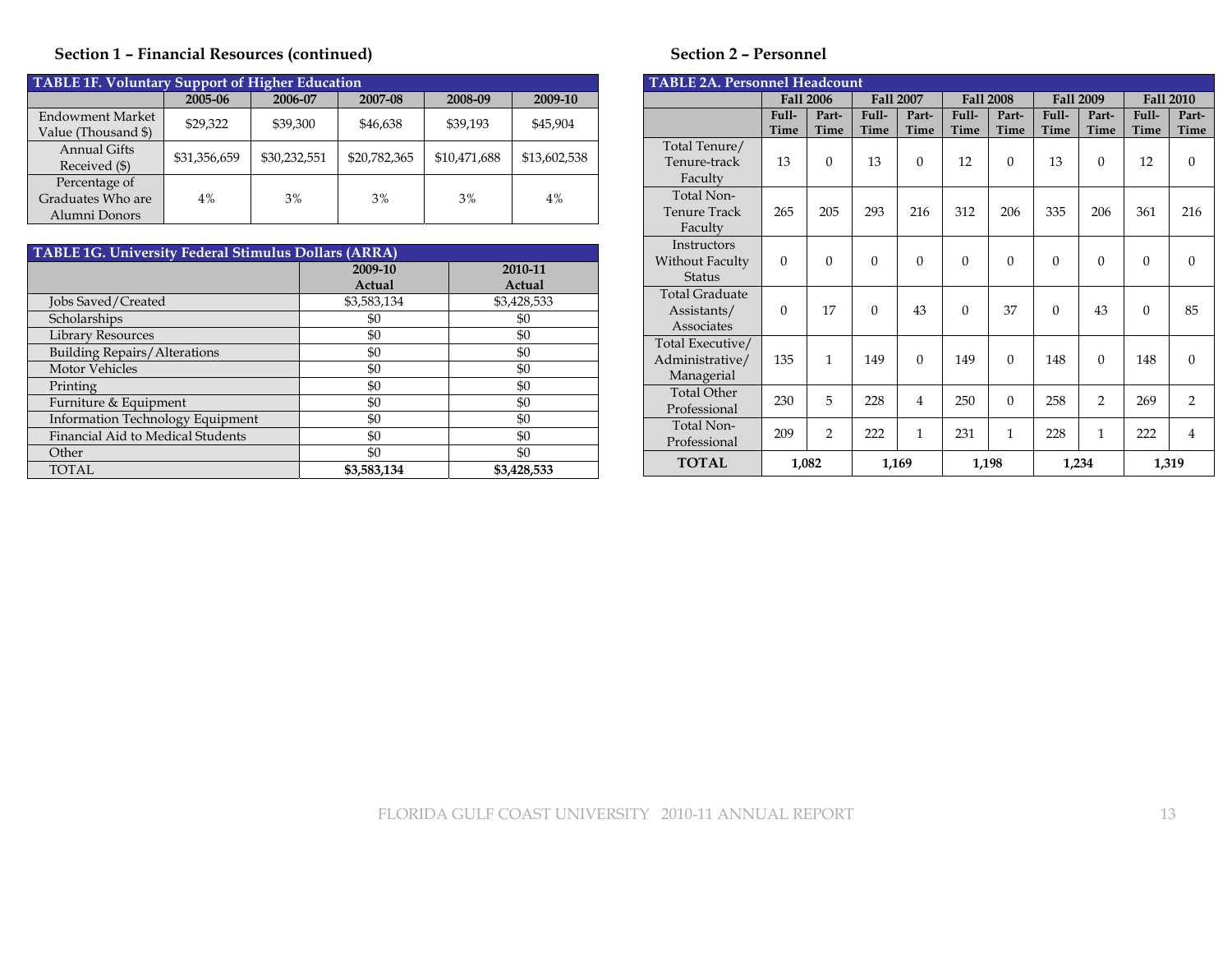#### **Section 3 – Enrollment**

| TABLE 3A. University Full-Time Enrollment (FTE)                                             |                                                                                                       |              |         |              |        |           |  |  |  |  |
|---------------------------------------------------------------------------------------------|-------------------------------------------------------------------------------------------------------|--------------|---------|--------------|--------|-----------|--|--|--|--|
|                                                                                             | 2009-10                                                                                               |              | 2010-11 |              |        | 2011-12   |  |  |  |  |
|                                                                                             | Funded                                                                                                | Actual       | Funded  | Actual       | Funded | Estimated |  |  |  |  |
|                                                                                             | <b>FLORIDA RESIDENTS</b>                                                                              |              |         |              |        |           |  |  |  |  |
| Lower                                                                                       | 2,224                                                                                                 | 3,170        | 2,224   | 3,418        | 2,224  | 3,717     |  |  |  |  |
| Upper                                                                                       | 2,319                                                                                                 | 2,828        | 2,319   | 3,105        | 2,319  | 3,332     |  |  |  |  |
| Grad I                                                                                      | 510                                                                                                   | 607          | 510     | 636          | 510    | 658       |  |  |  |  |
| Grad II                                                                                     | 10                                                                                                    | 51           | 10      | 79           | 10     | 91        |  |  |  |  |
| Total                                                                                       | 5,063                                                                                                 | 6,657        | 5,073   | 7,238        | 5,073  | 7,798     |  |  |  |  |
| <b>NON-FLORIDA RESIDENTS</b>                                                                |                                                                                                       |              |         |              |        |           |  |  |  |  |
| Lower                                                                                       |                                                                                                       | 213          |         | 211          |        | 204       |  |  |  |  |
| Upper                                                                                       |                                                                                                       | 125          |         | 123          |        | 121       |  |  |  |  |
| Grad I                                                                                      |                                                                                                       | 23           |         | 26           |        | 33        |  |  |  |  |
| Grad II                                                                                     |                                                                                                       | $\mathbf{1}$ |         | $\mathbf{1}$ |        | $\Omega$  |  |  |  |  |
| Total                                                                                       | 310                                                                                                   | 362          | 310     | 361          | 310    | 358       |  |  |  |  |
| <b>TOTAL FTE</b>                                                                            |                                                                                                       |              |         |              |        |           |  |  |  |  |
| Lower                                                                                       |                                                                                                       | 3,383        |         | 3,629        |        | 3,921     |  |  |  |  |
| Upper                                                                                       |                                                                                                       | 2,954        |         | 3,228        |        | 3,453     |  |  |  |  |
| Grad I                                                                                      |                                                                                                       | 630          |         | 662          |        | 691       |  |  |  |  |
| Grad II                                                                                     |                                                                                                       | 52           |         | 80           |        | 91        |  |  |  |  |
| <b>Total FTE</b>                                                                            | 5,373                                                                                                 | 7,019        | 5,373   | 7,599        | 5,373  | 8,156     |  |  |  |  |
| (FL Definition)                                                                             |                                                                                                       |              |         |              |        |           |  |  |  |  |
| <b>Total FTE</b>                                                                            | 7,164                                                                                                 | 9,359        | 7,164   | 10,132       | 7,164  | 10,875    |  |  |  |  |
| (US Definition)                                                                             |                                                                                                       |              |         |              |        |           |  |  |  |  |
|                                                                                             | Notes: Florida definitions of FTE (Undergraduate FTE = 40 and Graduate FTE = 32 credit hours per FTE) |              |         |              |        |           |  |  |  |  |
| are used for all items except the row named Total FTE (US Definition), which is based on an |                                                                                                       |              |         |              |        |           |  |  |  |  |

Undergraduate FTE = 30 and Graduate FTE = 24 credit hours.

#### **Section 3 – Enrollment (continued)**

| <b>TABLE 3B. Enrollment by Location</b>                                                             |               |         |           |  |  |  |  |  |
|-----------------------------------------------------------------------------------------------------|---------------|---------|-----------|--|--|--|--|--|
|                                                                                                     | 2009-10       | 2010-11 | 2011-12   |  |  |  |  |  |
|                                                                                                     | <b>Actual</b> | Actual  | Estimated |  |  |  |  |  |
| <b>MAIN CAMPUS</b>                                                                                  |               |         |           |  |  |  |  |  |
| Lower                                                                                               | 2,891         | 3,022   | 3,264     |  |  |  |  |  |
| Upper                                                                                               | 2,337         | 2,551   | 2,729     |  |  |  |  |  |
| Grad I                                                                                              | 428           | 458     | 476       |  |  |  |  |  |
| Grad II                                                                                             | 42            | 56      | 65        |  |  |  |  |  |
| <b>TOTAL</b>                                                                                        | 5.697         | 6,087   | 6,535     |  |  |  |  |  |
| REMAINING PHYSICAL LOCATIONS                                                                        |               |         |           |  |  |  |  |  |
| Lower                                                                                               | 7             | 22      | 24        |  |  |  |  |  |
| Upper                                                                                               | 140           | 158     | 169       |  |  |  |  |  |
| Grad I                                                                                              | 32            | 37      | 40        |  |  |  |  |  |
| Grad II                                                                                             | 3             | 10      | 11        |  |  |  |  |  |
| <b>TOTAL</b>                                                                                        | 182           | 227     | 244       |  |  |  |  |  |
| <b>VIRTUAL/DISTANCE LEARNING</b>                                                                    |               |         |           |  |  |  |  |  |
| For the sum of current or planned State-fundable FTE enrollments not served at a physical location. |               |         |           |  |  |  |  |  |
| Lower                                                                                               | 486           | 586     | 633       |  |  |  |  |  |
| Upper                                                                                               | 476           | 519     | 555       |  |  |  |  |  |
| Grad I                                                                                              | 170           | 167     | 175       |  |  |  |  |  |
| Grad II                                                                                             | 8             | 13      | 15        |  |  |  |  |  |
| <b>TOTAL</b>                                                                                        | 1,140         | 1,285   | 1,377     |  |  |  |  |  |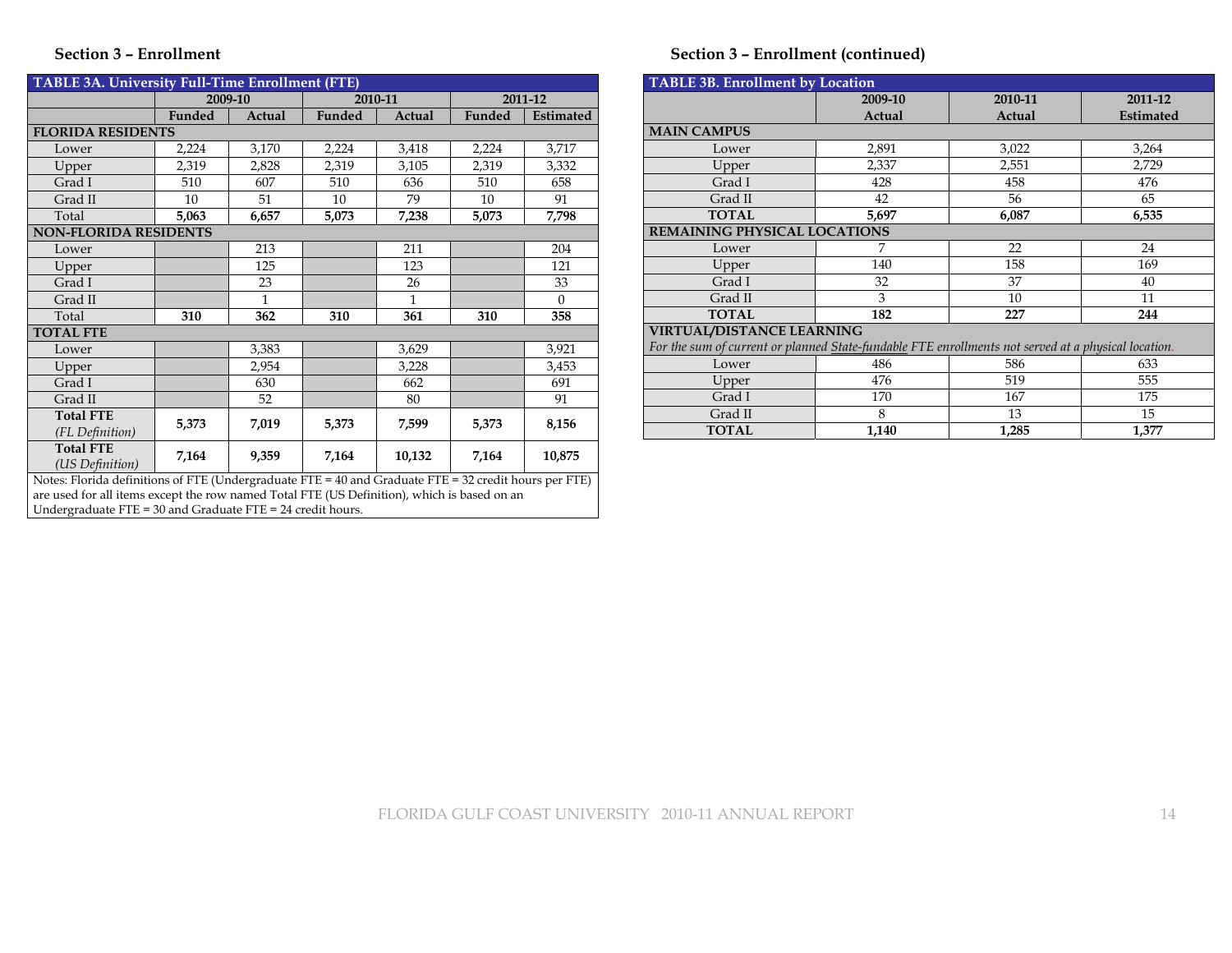#### **Section 4 – Undergraduate Education**

|                                                                                                                                                                                                    | TABLE 4A. Baccalaureate Degree Program Changes in AY 2010-11 |                  |                                  |                                      |                 |  |  |  |
|----------------------------------------------------------------------------------------------------------------------------------------------------------------------------------------------------|--------------------------------------------------------------|------------------|----------------------------------|--------------------------------------|-----------------|--|--|--|
| <b>Title of Program</b>                                                                                                                                                                            | Six-digit<br>CIP<br>Code                                     | Degree<br>Level  | Date of<br><b>UBOT</b><br>Action | <b>Starting</b><br>or Ending<br>Term | <b>Comments</b> |  |  |  |
| <b>New Programs</b>                                                                                                                                                                                |                                                              |                  |                                  |                                      |                 |  |  |  |
| Digital Communication and<br>Media/Multimedia                                                                                                                                                      | 9.0702                                                       | <b>Bachelors</b> | Apr. 2011                        | Fall 2011                            |                 |  |  |  |
| <b>Terminated Programs</b>                                                                                                                                                                         |                                                              |                  |                                  |                                      |                 |  |  |  |
| None                                                                                                                                                                                               |                                                              |                  |                                  |                                      |                 |  |  |  |
| <b>Inactive Programs</b>                                                                                                                                                                           |                                                              |                  |                                  |                                      |                 |  |  |  |
| None                                                                                                                                                                                               |                                                              |                  |                                  |                                      |                 |  |  |  |
| New Programs Considered By University But Not Approved                                                                                                                                             |                                                              |                  |                                  |                                      |                 |  |  |  |
| None                                                                                                                                                                                               |                                                              |                  |                                  |                                      |                 |  |  |  |
| Note: This table does not include new majors or concentrations added under an existing degree program<br>CIP Code. This table reports the program changes between May 5, 2010 and May 4, 2011. New |                                                              |                  |                                  |                                      |                 |  |  |  |
| Programs are proposed new degree programs that have been completely through the approval process                                                                                                   |                                                              |                  |                                  |                                      |                 |  |  |  |
| at the university and, if appropriate, the Board of Governors. <b>Terminated Programs</b> are degree                                                                                               |                                                              |                  |                                  |                                      |                 |  |  |  |
| programs for which the entire CIP Code has been terminated and removed from the university's                                                                                                       |                                                              |                  |                                  |                                      |                 |  |  |  |
| inventory of degree programs. <b>Inactive Programs</b> are degree programs for which enrollments have been                                                                                         |                                                              |                  |                                  |                                      |                 |  |  |  |
| temporarily suspended for the entire CIP Code, but the program CIP Code has not been terminated.                                                                                                   |                                                              |                  |                                  |                                      |                 |  |  |  |

#### **Section 4 – Undergraduate Education (continued)**

| <b>TABLE 4B. First-Year Persistence Rates</b> |                  |           |                  |                  |                                 |  |  |  |  |
|-----------------------------------------------|------------------|-----------|------------------|------------------|---------------------------------|--|--|--|--|
| <b>Term of Entry</b>                          | <b>Fall 2005</b> | Fall 2006 | <b>Fall 2007</b> | <b>Fall 2008</b> | <b>Fall 2009</b><br>Preliminary |  |  |  |  |
| Cohort Size<br><b>Full-time FTIC</b>          | 1,202            | 1.460     | 1.689            | 1.772            | 1.963                           |  |  |  |  |
| <b>From Same University</b>                   |                  |           |                  |                  |                                 |  |  |  |  |
| % Still Enrolled                              | 75.7%            | 77.4%     | 76.1%            | 79.0%            | 75.5%                           |  |  |  |  |

#### **TABLE 4C. Federal Definition - Undergraduate Progression and Graduation Rates for Full-Time First-Time-in-College (FTIC) Students**

| <b>Term of Entry</b>                                                                                  | <b>Fall 2001</b> | <b>Fall 2002</b> | <b>Fall 2003</b> | <b>Fall 2004</b> | <b>Fall 2005</b><br>Preliminary |  |  |
|-------------------------------------------------------------------------------------------------------|------------------|------------------|------------------|------------------|---------------------------------|--|--|
| Cohort Size                                                                                           | 479              | 743              | 822              | 909              | 1,202                           |  |  |
| <b>Full-time FTIC</b>                                                                                 |                  |                  |                  |                  |                                 |  |  |
| 6 - Year Rates                                                                                        |                  |                  |                  |                  |                                 |  |  |
| <b>From Same University</b>                                                                           |                  |                  |                  |                  |                                 |  |  |
| % Graduated                                                                                           | 35.3%            | 41.2%            | 45.5%            | 46.5%            | 43.9%                           |  |  |
| % Still Enrolled                                                                                      | 7.9%             | 5.8%             | $6.1\%$          | 7.0%             | 5.4%                            |  |  |
| % Success Rate                                                                                        | 43.2%            | 47.0%            | 51.6%            | 53.6%            | 49.3%                           |  |  |
| Notes: (1) Cohorts are based on undergraduate students who enter the institution in the Fall term (or |                  |                  |                  |                  |                                 |  |  |
| Summer term and continue into the Eall term): (2) Success Rate measures the percentage of an initial  |                  |                  |                  |                  |                                 |  |  |

Summer term and continue into the Fall term); (2) Success Rate measures the percentage of an initial cohort of students who have either graduated or are still enrolled; (3) since degrees can be awarded after the last semester of coursework, the most recent year of data in this table provides preliminary graduation rate data that may change with the addition of "late degrees". Late degrees reported in conjunction with the IPEDS Graduation Rate Survey due in mid-April will be reflected in the following year.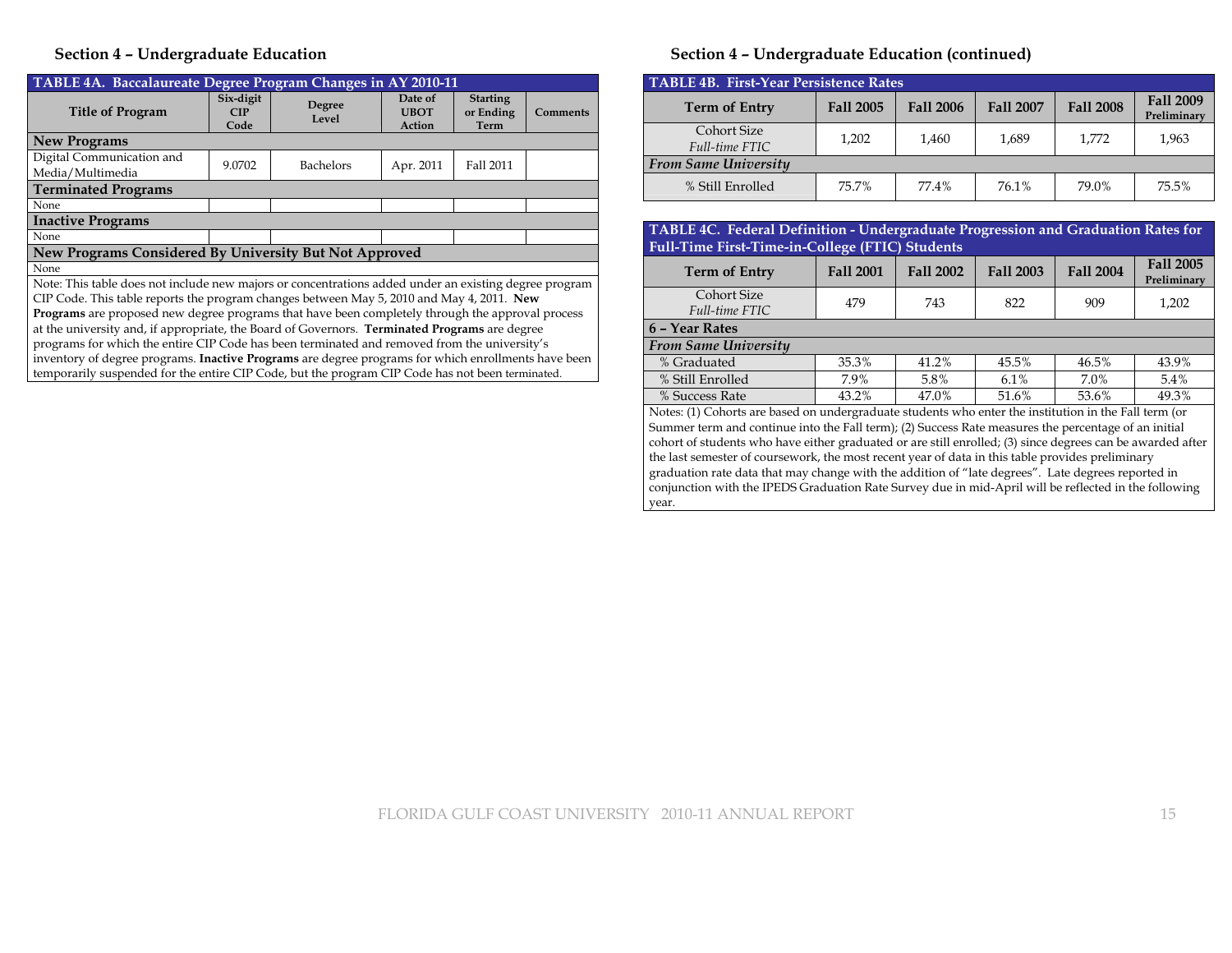#### **Section 4 – Undergraduate Education (continued)**

year.

| TABLE 4D. SUS Definition - Undergraduate Progression and Graduation Rates<br>for First-Time-in-College (FTIC) Students |           |                  |                  |                  |                                 |  |  |  |  |  |
|------------------------------------------------------------------------------------------------------------------------|-----------|------------------|------------------|------------------|---------------------------------|--|--|--|--|--|
| <b>Term of Entry</b>                                                                                                   | Fall 2001 | <b>Fall 2002</b> | <b>Fall 2003</b> | <b>Fall 2004</b> | <b>Fall 2005</b><br>Preliminary |  |  |  |  |  |
| <b>Cohort Size</b><br>Full- & Part-time                                                                                | 550       | 805              | 869              | 959              | 1,296                           |  |  |  |  |  |
| 4 - Year Rates                                                                                                         |           |                  |                  |                  |                                 |  |  |  |  |  |
| <b>From Same University</b>                                                                                            |           |                  |                  |                  |                                 |  |  |  |  |  |
| % Graduated                                                                                                            | 14.7%     | 20.1%            | 21.7%            | 26.7%            | 22.2%                           |  |  |  |  |  |
| % Still Enrolled                                                                                                       | 30.9%     | 31.2%            | 37.4%            | 29.9%            | 31.3%                           |  |  |  |  |  |
| <b>From Other SUS University</b>                                                                                       |           |                  |                  |                  |                                 |  |  |  |  |  |
| % Graduated                                                                                                            | 2.9%      | 3.1%             | 2.5%             | 1.9%             | 3.8%                            |  |  |  |  |  |
| % Still Enrolled                                                                                                       | 7.3%      | 8.2%             | 8.2%             | 5.3%             | 8.2%                            |  |  |  |  |  |
| <b>From State University System</b>                                                                                    |           |                  |                  |                  |                                 |  |  |  |  |  |
| % Graduated                                                                                                            | 17.6%     | 23.2%            | 24.3%            | 28.6%            | 26.0%                           |  |  |  |  |  |
| % Still Enrolled                                                                                                       | 38.2%     | 39.4%            | 45.6%            | 35.2%            | 39.5%                           |  |  |  |  |  |
| % Success Rate                                                                                                         | 55.8%     | 62.6%            | 69.9%            | 63.8%            | 65.5%                           |  |  |  |  |  |
| 6 - Year Rates                                                                                                         |           |                  |                  |                  |                                 |  |  |  |  |  |
| <b>From Same University</b>                                                                                            |           |                  |                  |                  |                                 |  |  |  |  |  |
| % Graduated                                                                                                            | 33.8%     | 40.1%            | 45.0%            | 45.3%            | 42.6%                           |  |  |  |  |  |
| % Still Enrolled                                                                                                       | 8.4%      | 6.6%             | 6.3%             | 7.2%             | 5.9%                            |  |  |  |  |  |
| <b>From Other SUS University</b>                                                                                       |           |                  |                  |                  |                                 |  |  |  |  |  |
| % Graduated                                                                                                            | 6.7%      | 8.6%             | 8.9%             | 5.4%             | 10.0%                           |  |  |  |  |  |
| % Still Enrolled                                                                                                       | 2.4%      | 2.5%             | 2.4%             | 3.3%             | 3.0%                            |  |  |  |  |  |
| <b>From State University System</b>                                                                                    |           |                  |                  |                  |                                 |  |  |  |  |  |
| % Graduated                                                                                                            | 40.5%     | 48.7%            | 53.9%            | 50.7%            | 52.5%                           |  |  |  |  |  |
| % Still Enrolled                                                                                                       | 10.7%     | 9.1%             | 8.7%             | 10.5%            | 8.9%                            |  |  |  |  |  |
| % Success Rate                                                                                                         | 51.3%     | 57.8%            | 62.6%            | 61.2%            | 61.4%                           |  |  |  |  |  |
| Notes: (1) Cohorts are based on undergraduate students who enter the institution in the Fall term (or                  |           |                  |                  |                  |                                 |  |  |  |  |  |
| Summer term and continue into the Fall term); (2) Success Rate measures the percentage of an initial                   |           |                  |                  |                  |                                 |  |  |  |  |  |
| cohort of students who have either graduated or are still enrolled; (3) since degrees can be awarded after             |           |                  |                  |                  |                                 |  |  |  |  |  |
| the last semester of coursework, the most recent year of data in this table provides preliminary                       |           |                  |                  |                  |                                 |  |  |  |  |  |
| graduation rate data that may change with the addition of "late degrees". Late degrees reported in                     |           |                  |                  |                  |                                 |  |  |  |  |  |
| conjunction with the IPEDS Graduation Rate Survey due in mid-April will be reflected in the following                  |           |                  |                  |                  |                                 |  |  |  |  |  |

#### **Section 4 – Undergraduate Education (continued)**

| TABLE 4E. SUS Definition - Undergraduate Progression and Graduation Rates<br>for AA Transfer Students      |                                                                                                       |                  |                  |           |                                 |  |  |
|------------------------------------------------------------------------------------------------------------|-------------------------------------------------------------------------------------------------------|------------------|------------------|-----------|---------------------------------|--|--|
| <b>Term of Entry</b>                                                                                       | <b>Fall 2003</b>                                                                                      | <b>Fall 2004</b> | <b>Fall 2005</b> | Fall 2006 | <b>Fall 2007</b><br>Preliminary |  |  |
| Cohort Size<br>Full- & Part-time                                                                           | 193                                                                                                   | 226              | 295              | 251       | 331                             |  |  |
| 2 - Year Rates                                                                                             |                                                                                                       |                  |                  |           |                                 |  |  |
| <b>From Same University</b>                                                                                |                                                                                                       |                  |                  |           |                                 |  |  |
| % Graduated                                                                                                | 37.8%                                                                                                 | 33.6%            | 35.3%            | 33.1%     | 30.8%                           |  |  |
| % Still Enrolled                                                                                           | 41.5%                                                                                                 | 46.5%            | 46.4%            | 49.0%     | 53.5%                           |  |  |
| From Other SUS University                                                                                  |                                                                                                       |                  |                  |           |                                 |  |  |
| % Graduated                                                                                                | 1.0%                                                                                                  | 0.4%             | 0.0%             | $0.0\%$   | 0.9%                            |  |  |
| % Still Enrolled                                                                                           | 1.6%                                                                                                  | 2.7%             | 2.4%             | 3.6%      | 2.4%                            |  |  |
| <b>From State University System</b>                                                                        |                                                                                                       |                  |                  |           |                                 |  |  |
| % Graduated                                                                                                | 38.9%                                                                                                 | 34.1%            | 35.3%            | 33.1%     | 31.7%                           |  |  |
| % Still Enrolled                                                                                           | 43.0%                                                                                                 | 49.1%            | 48.8%            | 52.6%     | 55.9%                           |  |  |
| % Success Rate                                                                                             | 81.9%                                                                                                 | 83.2%            | 84.1%            | 85.7%     | 87.6%                           |  |  |
| 4 - Year Rates                                                                                             |                                                                                                       |                  |                  |           |                                 |  |  |
| <b>From Same University</b>                                                                                |                                                                                                       |                  |                  |           |                                 |  |  |
| % Graduated                                                                                                | 65.8%                                                                                                 | 66.8%            | 64.1%            | 63.3%     | 61.6%                           |  |  |
| % Still Enrolled                                                                                           | 6.2%                                                                                                  | 5.8%             | 8.5%             | 9.2%      | 11.2%                           |  |  |
| <b>From Other SUS University</b>                                                                           |                                                                                                       |                  |                  |           |                                 |  |  |
| % Graduated                                                                                                | 2.6%                                                                                                  | 2.7%             | 1.4%             | 1.2%      | 2.7%                            |  |  |
| % Still Enrolled                                                                                           | 1.0%                                                                                                  | 0.4%             | 2.0%             | 3.6%      | 0.3%                            |  |  |
| <b>From State University System</b>                                                                        |                                                                                                       |                  |                  |           |                                 |  |  |
| % Graduated                                                                                                | 64.0%                                                                                                 | 68.2%            | 66.5%            | 67.5%     | 64.4%                           |  |  |
| % Still Enrolled                                                                                           | 7.3%                                                                                                  | 6.2%             | 10.5%            | 12.7%     | 11.5%                           |  |  |
| % Success Rate                                                                                             | 75.6%                                                                                                 | 75.7%            | 75.9%            | 77.3%     | 75.8%                           |  |  |
| Notes: (1) Cohorts are based on undergraduate students who enter the institution in the Fall term (or      |                                                                                                       |                  |                  |           |                                 |  |  |
| Summer term and continue into the Fall term); (2) Success Rate measures the percentage of an initial       |                                                                                                       |                  |                  |           |                                 |  |  |
| cohort of students who have either graduated or are still enrolled; (3) since degrees can be awarded after |                                                                                                       |                  |                  |           |                                 |  |  |
| the last semester of coursework, the most recent year of data in this table provides preliminary           |                                                                                                       |                  |                  |           |                                 |  |  |
| graduation rate data that may change with the addition of "late degrees". Late degrees reported in         |                                                                                                       |                  |                  |           |                                 |  |  |
|                                                                                                            | conjunction with the IPEDS Graduation Rate Survey due in mid-April will be reflected in the following |                  |                  |           |                                 |  |  |

year.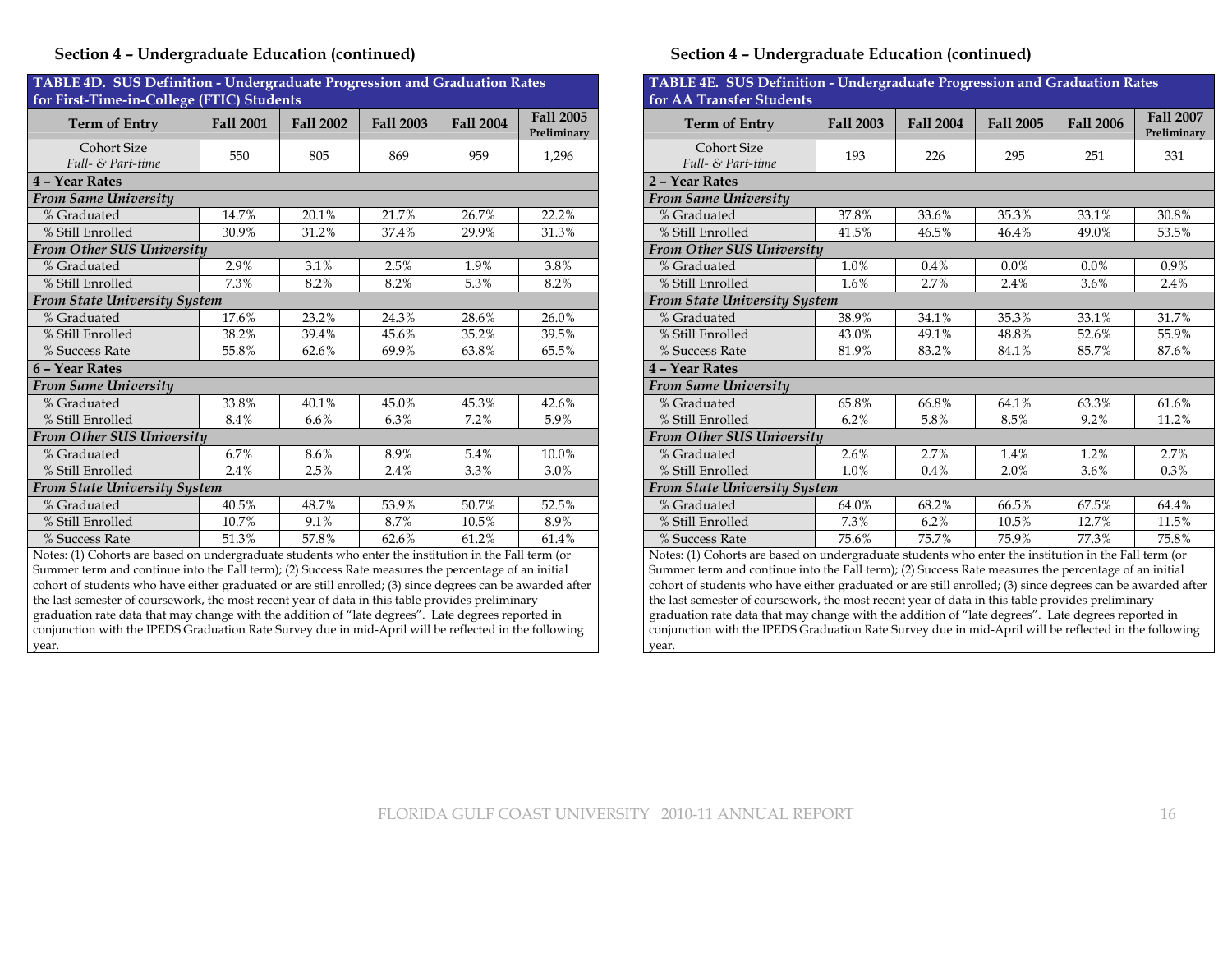#### **Section 4 – Undergraduate Education (continued)**

| TABLE 4F. SUS Definition - Undergraduate Progression and Graduation Rates<br>for Other Transfer Students |                  |                  |                  |                  |                                 |  |  |  |
|----------------------------------------------------------------------------------------------------------|------------------|------------------|------------------|------------------|---------------------------------|--|--|--|
| <b>Term of Entry</b>                                                                                     | <b>Fall 2002</b> | <b>Fall 2003</b> | <b>Fall 2004</b> | <b>Fall 2005</b> | <b>Fall 2006</b><br>Preliminary |  |  |  |
| <b>Cohort Size</b><br>Full- & Part-time                                                                  | 431              | 352              | 444              | 584              | 587                             |  |  |  |
| 5 - Year Rates                                                                                           |                  |                  |                  |                  |                                 |  |  |  |
| <b>From Same University</b>                                                                              |                  |                  |                  |                  |                                 |  |  |  |
| % Graduated                                                                                              | 55.2%            | 61.9%            | 53.4%            | 53.6%            | 53.7%                           |  |  |  |
| % Still Enrolled                                                                                         | 3.5%             | 4.0%             | 5.2%             | 5.8%             | 5.3%                            |  |  |  |
| <b>From Other SUS University</b>                                                                         |                  |                  |                  |                  |                                 |  |  |  |
| % Graduated                                                                                              | 2.6%             | 1.4%             | 2.3%             | 2.2%             | 3.6%                            |  |  |  |
| % Still Enrolled                                                                                         | 0.9%             | 1.1%             | 2.5%             | 2.7%             | 1.9%                            |  |  |  |
| <b>From State University System</b>                                                                      |                  |                  |                  |                  |                                 |  |  |  |
| % Graduated                                                                                              | 57.8%            | 63.4%            | 55.6%            | 55.8%            | 57.2%                           |  |  |  |
| % Still Enrolled                                                                                         | 4.4%             | 5.1%             | 7.7%             | 8.6%             | 7.2%                            |  |  |  |
| % Success Rate                                                                                           | 62.2%            | 68.5%            | 63.3%            | 64.4%            | 64.4%                           |  |  |  |
| Note: (1) Coborts are based on undergraduate students who enter the institution in the Fall term (or     |                  |                  |                  |                  |                                 |  |  |  |

Cohorts are based on undergraduate students who enter the institution in the Fall term (or Summer term and continue into the Fall term); (2) Success Rate measures the percentage of an initial cohort of students who have either graduated or are still enrolled; (3) since degrees can be awarded after the last semester of coursework, the most recent year of data in this table provides preliminary graduation rate data that may change with the addition of "late degrees". Late degrees reported in conjunction with the IPEDS Graduation Rate Survey due in mid-April will be reflected in the following year.

| TABLE 4G. Baccalaureate Degrees Awarded |         |         |         |         |         |  |  |  |
|-----------------------------------------|---------|---------|---------|---------|---------|--|--|--|
|                                         | 2006-07 | 2007-08 | 2008-09 | 2009-10 | 2010-11 |  |  |  |
| TOTAL.                                  | 1.015   | 1.214   | 1.346   | 1.461   | 1.616   |  |  |  |

| TABLE 4H. Baccalaureate Degrees Awarded in Areas of Strategic Emphasis |         |         |         |         |         |  |  |  |
|------------------------------------------------------------------------|---------|---------|---------|---------|---------|--|--|--|
|                                                                        | 2006-07 | 2007-08 | 2008-09 | 2009-10 | 2010-11 |  |  |  |
| Education                                                              | 18      | 32      | 35      | 40      | 40      |  |  |  |
| <b>Health Professions</b>                                              | 76      | 119     | 102     | 82      | 66      |  |  |  |
| Science, Technology,<br>Engineering, and Math                          | 55      | 85      | 135     | 188     | 257     |  |  |  |
| Security and Emergency<br><b>Services</b>                              | 91      | 99      | 118     | 149     | 146     |  |  |  |
| Globalization                                                          | 12      | 27      | 27      | 33      | 42      |  |  |  |
| <b>SUBTOTAL</b>                                                        | 252     | 362     | 417     | 492     | 551     |  |  |  |

#### **Section 4 – Undergraduate Education (continued)**

| TABLE 4I. Baccalaureate Degrees Awarded to Underrepresented Groups                                    |         |         |                                 |         |         |  |  |  |
|-------------------------------------------------------------------------------------------------------|---------|---------|---------------------------------|---------|---------|--|--|--|
|                                                                                                       | 2006-07 | 2007-08 | 2008-09<br><b>BASELINE YEAR</b> | 2009-10 | 2010-11 |  |  |  |
| Non-Hispanic Black                                                                                    |         |         |                                 |         |         |  |  |  |
| Number of                                                                                             | 55      | 77      | 58                              | 77      | 76      |  |  |  |
| <b>Baccalaureate Degrees</b>                                                                          |         |         | Increase*                       |         |         |  |  |  |
| Percentage of All                                                                                     | 6%      | 7%      | 5%                              | 5%      | 5%      |  |  |  |
| <b>Baccalaureate Degrees</b>                                                                          |         |         | Increase*                       |         |         |  |  |  |
| <b>Hispanic</b>                                                                                       |         |         |                                 |         |         |  |  |  |
| Number of                                                                                             | 87      | 122     | 139                             | 176     | 213     |  |  |  |
| <b>Baccalaureate Degrees</b>                                                                          |         |         | Increase*                       |         |         |  |  |  |
| Percentage of All                                                                                     | 9%      | 10%     | 11%                             | 12%     | 14%     |  |  |  |
| <b>Baccalaureate Degrees</b>                                                                          |         |         | Increase*                       |         |         |  |  |  |
| <b>Pell-Grant Recipients</b>                                                                          |         |         |                                 |         |         |  |  |  |
| Number of                                                                                             | 324     | 351     | 377                             | 438     | 484     |  |  |  |
| <b>Baccalaureate Degrees</b>                                                                          |         |         | Increase*                       |         |         |  |  |  |
| Percentage of All                                                                                     | 32%     | 29%     | 28%                             | 30%     | 30%     |  |  |  |
| <b>Baccalaureate Degrees</b>                                                                          |         |         | Increase*                       |         |         |  |  |  |
| Note: Pell-Grant recipients are defined as those students who have received a Pell grant from any SUS |         |         |                                 |         |         |  |  |  |
| Institution within six years of graduation. This does not include degrees awarded to students whose   |         |         |                                 |         |         |  |  |  |
| race/ethnicity code is missing (or not reported) or for students who are non-resident aliens.         |         |         |                                 |         |         |  |  |  |

Note\*: Directional goals for the 2012-13 year were established in the 2010 University Work Plan.

| <b>TABLE 4J. Baccalaureate Completion Without Excess Credit Hours</b> |         |         |         |         |         |  |  |  |
|-----------------------------------------------------------------------|---------|---------|---------|---------|---------|--|--|--|
|                                                                       | 2006-07 | 2007-08 | 2008-09 | 2009-10 | 2010-11 |  |  |  |
| % of Total Baccalaureate                                              |         |         | .59%    | 60%     | 57%     |  |  |  |
| Degrees Awarded                                                       | 54%     | .59%    |         |         |         |  |  |  |
| Within 110% of Hours                                                  |         |         |         |         |         |  |  |  |
| Required for Degree                                                   |         |         |         |         |         |  |  |  |

| TABLE 4K. Undergraduate Course Offerings                  |                  |                  |                  |                  |                  |  |  |
|-----------------------------------------------------------|------------------|------------------|------------------|------------------|------------------|--|--|
|                                                           | <b>Fall 2006</b> | <b>Fall 2007</b> | <b>Fall 2008</b> | <b>Fall 2009</b> | <b>Fall 2010</b> |  |  |
| Number of<br><b>Course Sections</b>                       | 1.134            | 1.250            | 1.258            | 1.289            | 1,413            |  |  |
| Percentage of Undergraduate Course Sections by Class Size |                  |                  |                  |                  |                  |  |  |
| Fewer than 30 Students                                    | 65%              | 60%              | 59%              | 56%              | 54%              |  |  |
| 30 to 49 Students                                         | 30%              | 32%              | 32%              | 33%              | 34%              |  |  |
| 50 to 99 Students                                         | 4%               | 6%               | 7%               | 10%              | 10%              |  |  |
| 100 or More Students                                      | $1\%$            | $1\%$            | 2%               | 2%               | 2%               |  |  |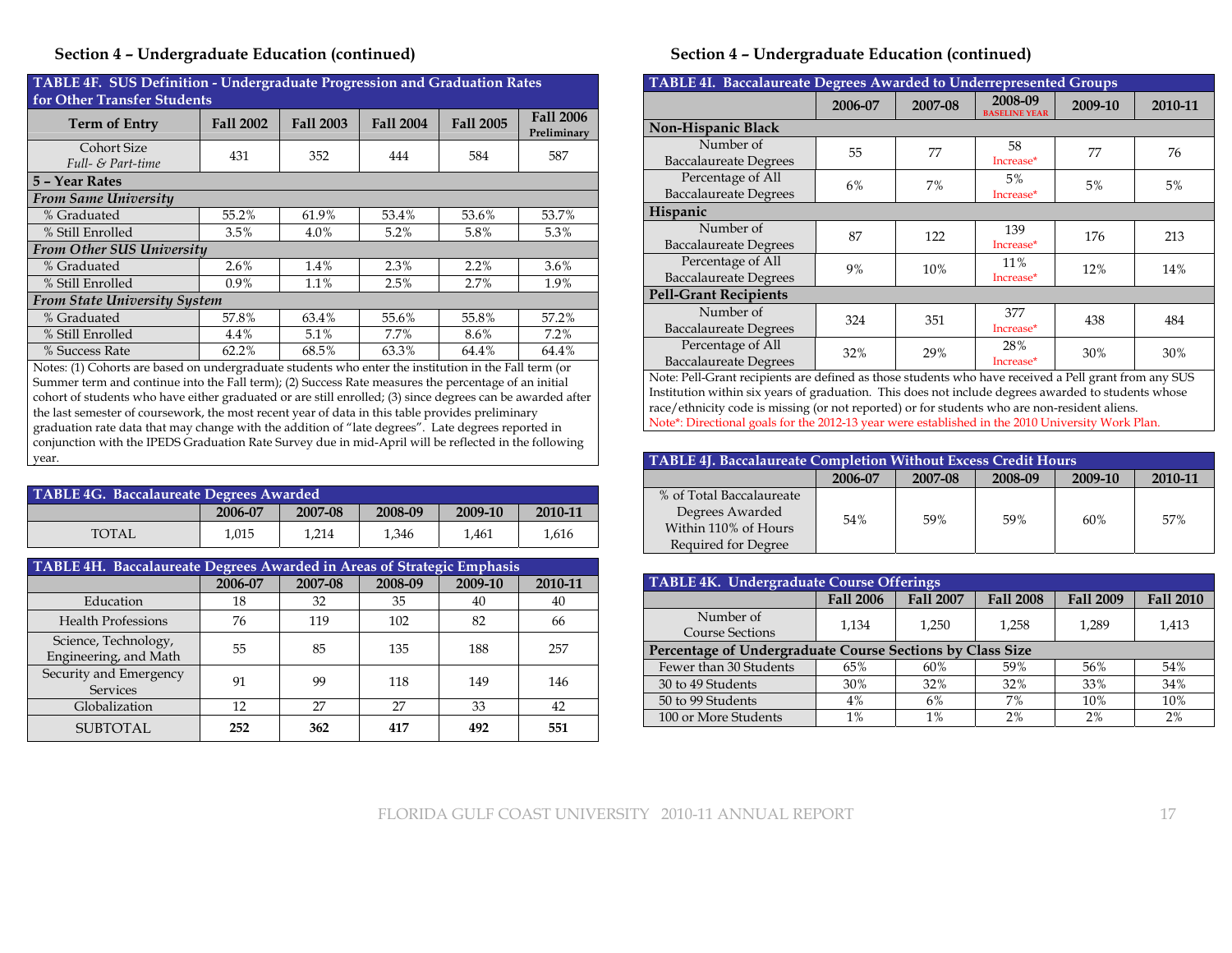#### **Section 4 – Undergraduate Education (continued)**

| <b>TABLE 4L. Faculty Teaching Undergraduates</b>                                                      |         |         |         |         |         |  |  |  |  |
|-------------------------------------------------------------------------------------------------------|---------|---------|---------|---------|---------|--|--|--|--|
|                                                                                                       | 2006-07 | 2007-08 | 2008-09 | 2009-10 | 2010-11 |  |  |  |  |
| Percentage of Credit Hours Taught by:                                                                 |         |         |         |         |         |  |  |  |  |
| Faculty                                                                                               | 78%     | 80%     | 79%     | 78%     | 79%     |  |  |  |  |
| <b>Adjunct Faculty</b>                                                                                | 20%     | 20%     | 20%     | 21%     | 20%     |  |  |  |  |
| Graduate Students                                                                                     | 1%      | $0\%$   | $0\%$   | $1\%$   | $1\%$   |  |  |  |  |
| Other Instructors                                                                                     | $0\%$   | $0\%$   | 0%      | $1\%$   | $1\%$   |  |  |  |  |
| Note: The definition of faculty varies for Tables 4L, 4M and 4N. For Faculty Teaching Undergraduates, |         |         |         |         |         |  |  |  |  |
| the definition of faculty is based on pay plans 01, 02, and 22.                                       |         |         |         |         |         |  |  |  |  |

| <b>TABLE 4M. Undergraduate Instructional Faculty Compensation</b>                                        |          |          |          |          |          |  |
|----------------------------------------------------------------------------------------------------------|----------|----------|----------|----------|----------|--|
|                                                                                                          | 2006-07  | 2007-08  | 2008-09  | 2009-10  | 2010-11  |  |
| Average Salary and                                                                                       |          |          |          |          |          |  |
| Benefits for Faculty                                                                                     | \$74,352 | \$82,900 | \$83,840 | \$81,795 | \$83,597 |  |
| Who Teach at Least One                                                                                   |          |          |          |          |          |  |
| Undergraduate Course                                                                                     |          |          |          |          |          |  |
| Note: The definition of faculty varies for Tables 4L, 4M and 4N. For Undergraduate Instructional Faculty |          |          |          |          |          |  |

Compensation, the definition of faculty is based on pay plan 22.

| <b>TABLE 4N. Student/Faculty Ratio</b> |           |                  |                  |           |                  |  |  |
|----------------------------------------|-----------|------------------|------------------|-----------|------------------|--|--|
|                                        | Fall 2006 | <b>Fall 2007</b> | <b>Fall 2008</b> | Fall 2009 | <b>Fall 2010</b> |  |  |
| Student-to-Faculty Ratio               | 16.8      | 17.8             | 19.8             | 22.1      | 22.0             |  |  |

Note: The definition of faculty varies for Tables 4L, 4M and 4N. For Student/Faculty Ratio, the definition of faculty is consistent with Common Data Set reporting (which counts full-time equivalent instructional faculty as full-time faculty plus 1/3 part-time faculty).

| TABLE 4O. Professional Licensure/Certification Exams for Undergraduate Programs |         |                                          |     |     |     |  |  |
|---------------------------------------------------------------------------------|---------|------------------------------------------|-----|-----|-----|--|--|
|                                                                                 | 2006-07 | 2010-11<br>2008-09<br>2009-10<br>2007-08 |     |     |     |  |  |
| Nursing: National Council Licensure Examination for Registered Nurses           |         |                                          |     |     |     |  |  |
| Examinees                                                                       | 60      | 66                                       | 93  | 63  | 60  |  |  |
| Pass Rate                                                                       | 67%     | 71%                                      | 73% | 89% | 82% |  |  |
| National Benchmark                                                              | 88%     | 86%                                      | 88% | 90% | 89% |  |  |

#### **Section 4 – Undergraduate Education (continued)**

| <b>TABLE 4P. Tuition Differential Fee</b>                                                                    |           |             |                      |  |  |  |  |
|--------------------------------------------------------------------------------------------------------------|-----------|-------------|----------------------|--|--|--|--|
|                                                                                                              | 2009-10   | 2010-11     | 2011-12<br>Projected |  |  |  |  |
| <b>Total Revenues Generated</b><br>By the Tuition Differential                                               | \$938,067 | \$4,271,670 | \$5,132,607          |  |  |  |  |
| Unduplicated Count of Students<br>Receiving a Financial Aid Award<br>Funded by Tuition Differential Revenues | 1.057     | 738         | 750                  |  |  |  |  |
| Average Amount of Awards<br>Funded by Tuition Differential Revenues<br>(per student receiving an award)      | \$1,061   | \$1,677     | \$1,000              |  |  |  |  |
| Number of Students Eligible for a<br>Florida Student Assistance Grant (FSAG)                                 | 635       | 3,013       | 3,500                |  |  |  |  |
| Number of FSAG-Eligible Students<br>Receiving a Waiver<br>of the Tuition Differential                        | 0         | 0           | 0                    |  |  |  |  |
| Value of Tuition Differential Waivers<br>Provided to FSAG-Eligible Students                                  | \$0       | \$0         | \$0                  |  |  |  |  |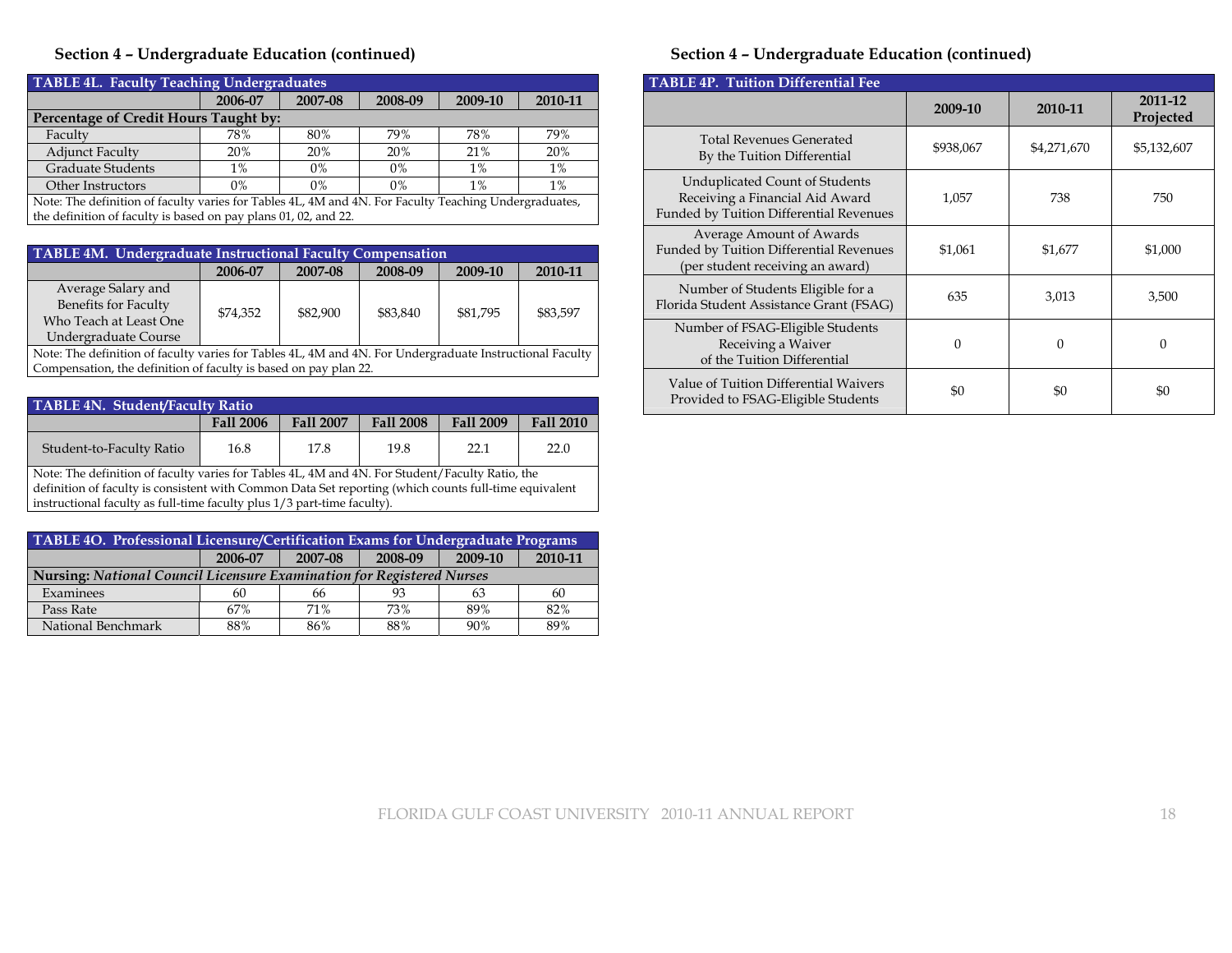#### **Section 5 – Graduate Education**

| TABLE 5A. Graduate Degree Program Changes in AY 2010-11                                                                                                                                            |                                 |                       |                                         |                                      |                                            |                 |  |  |
|----------------------------------------------------------------------------------------------------------------------------------------------------------------------------------------------------|---------------------------------|-----------------------|-----------------------------------------|--------------------------------------|--------------------------------------------|-----------------|--|--|
| <b>Title of Program</b>                                                                                                                                                                            | Six-digit<br><b>CIP</b><br>Code | Degree<br>Level       | Date of<br><b>UBOT</b><br><b>Action</b> | <b>Starting</b><br>or Ending<br>Term | Date of<br>Board of<br>Governors<br>Action | <b>Comments</b> |  |  |
| <b>New Programs</b>                                                                                                                                                                                |                                 |                       |                                         |                                      |                                            |                 |  |  |
| Education, General                                                                                                                                                                                 | 13.0101                         | Research<br>Doctorate | Sep. 2010                               | Summer<br>2011                       |                                            |                 |  |  |
| <b>Terminated Programs</b>                                                                                                                                                                         |                                 |                       |                                         |                                      |                                            |                 |  |  |
| None                                                                                                                                                                                               |                                 |                       |                                         |                                      |                                            |                 |  |  |
| <b>Inactive Programs</b>                                                                                                                                                                           |                                 |                       |                                         |                                      |                                            |                 |  |  |
| None                                                                                                                                                                                               |                                 |                       |                                         |                                      |                                            |                 |  |  |
| New Programs Considered By University But Not Approved                                                                                                                                             |                                 |                       |                                         |                                      |                                            |                 |  |  |
| None                                                                                                                                                                                               |                                 |                       |                                         |                                      |                                            |                 |  |  |
| Note: This table does not include new majors or concentrations added under an existing degree program<br>CIP Code. This table reports the program changes between May 5, 2010 and May 4, 2011. New |                                 |                       |                                         |                                      |                                            |                 |  |  |

**Programs** are proposed new degree programs that have been completely through the approval process at the university and, if appropriate, the Board of Governors. **Terminated Programs** are degree programs for which the entire CIP Code has been terminated and removed from the university's inventory of degree programs. **Inactive Programs** are degree programs for which enrollments have been temporarily suspended for the entire CIP Code, but the program CIP Code has not been terminated.

| <b>TABLE 5B. Graduate Degrees Awarded</b>                                                    |         |         |         |         |         |  |  |
|----------------------------------------------------------------------------------------------|---------|---------|---------|---------|---------|--|--|
|                                                                                              | 2006-07 | 2007-08 | 2008-09 | 2009-10 | 2010-11 |  |  |
| <b>TOTAL</b>                                                                                 | 271     | 267     | 302     | 360     | 409     |  |  |
| Masters and Specialist                                                                       | 271     | 267     | 302     | 360     | 390     |  |  |
| Research Doctoral                                                                            |         |         |         |         |         |  |  |
| <b>Professional Doctoral</b>                                                                 |         |         |         |         | 19      |  |  |
| a) Medicine                                                                                  |         |         |         |         |         |  |  |
| b) Law                                                                                       |         |         |         |         |         |  |  |
| c) Pharmacy                                                                                  |         |         |         |         |         |  |  |
| Note: The total number of Professional Doctoral degrees includes other programs that are not |         |         |         |         |         |  |  |
| specifically identified in lines a, b, and c.                                                |         |         |         |         |         |  |  |

#### **Section 5 – Graduate Education (continued)**

| TABLE 5C. Graduate Degrees Awarded in Areas of Strategic Emphasis |         |          |         |         |         |  |  |  |
|-------------------------------------------------------------------|---------|----------|---------|---------|---------|--|--|--|
|                                                                   | 2006-07 | 2007-08  | 2008-09 | 2009-10 | 2010-11 |  |  |  |
| Education                                                         | 34      | 33       | 38      | 42      | 41      |  |  |  |
| <b>Health Professions</b>                                         | 68      | 27       | 47      | 66      | 72      |  |  |  |
| Science, Technology,<br>Engineering, and Math                     | 3       | 12       |         | 9       | 7       |  |  |  |
| Security and Emergency<br><b>Services</b>                         | 0       | 1        | 15      | 23      | 26      |  |  |  |
| Globalization                                                     | 0       | $\theta$ | 0       | 0       | 0       |  |  |  |
| <b>SUBTOTAL</b>                                                   | 105     | 73       | 107     | 140     | 146     |  |  |  |

| TABLE 5D. Professional Licensure Exams - Graduate Programs                                     |                                                                                             |                                          |     |     |     |  |  |  |  |
|------------------------------------------------------------------------------------------------|---------------------------------------------------------------------------------------------|------------------------------------------|-----|-----|-----|--|--|--|--|
| <b>Physical Therapy: National Physical Therapy Examinations</b>                                |                                                                                             |                                          |     |     |     |  |  |  |  |
|                                                                                                | 2004-06                                                                                     | 2005-07<br>2006-08<br>2007-09<br>2008-10 |     |     |     |  |  |  |  |
| Examinees                                                                                      | 85                                                                                          | 37<br>33<br>33<br>40                     |     |     |     |  |  |  |  |
| Pass Rate                                                                                      | 76%                                                                                         | 81%                                      | 88% | 85% | 73% |  |  |  |  |
| National Benchmark                                                                             | 80%                                                                                         | 86%                                      | 86% | 87% | 87% |  |  |  |  |
| Occupational Therapy: National Board for Certification in Occupational Therapy Exam            |                                                                                             |                                          |     |     |     |  |  |  |  |
|                                                                                                | 2004-06                                                                                     | 2005-07<br>2006-08<br>2007-09<br>2008-10 |     |     |     |  |  |  |  |
| Examinees                                                                                      | 18                                                                                          | 28                                       | 26  | 39  | 44  |  |  |  |  |
| Pass Rate                                                                                      | 83%                                                                                         | 86%                                      | 85% | 85% | 84% |  |  |  |  |
| National Benchmark<br>85%<br>87%<br>86%<br>83%<br>82%                                          |                                                                                             |                                          |     |     |     |  |  |  |  |
| Note: We have chosen to compute a three-year average pass rate for first-time examinees on the |                                                                                             |                                          |     |     |     |  |  |  |  |
| National Board for Certification in Occupational Therapy (OTR) Examinations and the National   |                                                                                             |                                          |     |     |     |  |  |  |  |
|                                                                                                | Physical Therapy Examinations by exam year, rather than report the annual averages, because |                                          |     |     |     |  |  |  |  |

of the relatively small cohort sizes compared to other licensed professional programs.